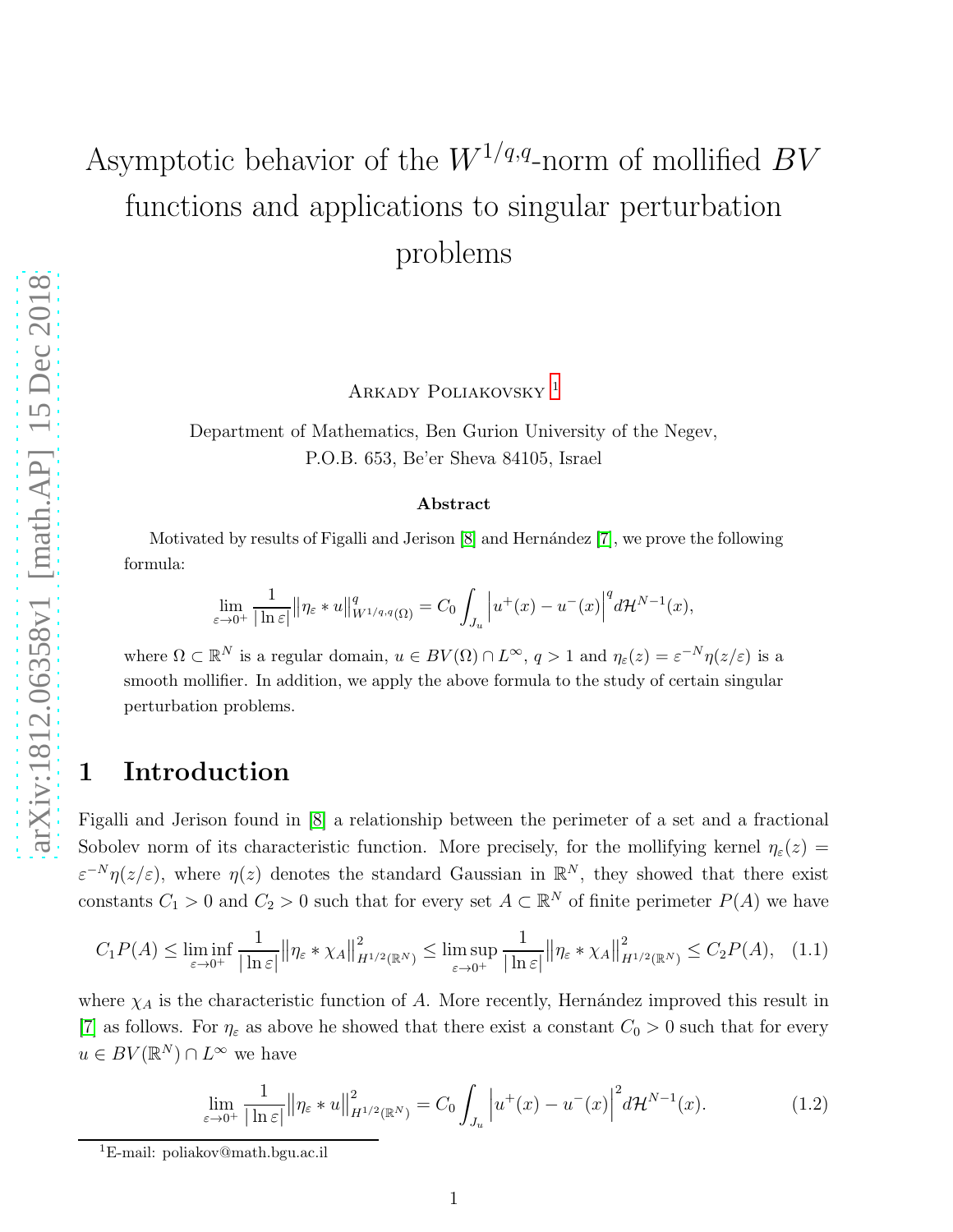A related result in which the same R.H.S. as in [\(1.2\)](#page-0-1) appears, was obtained in [\[13\]](#page-18-2). More precisely, we showed in [\[13\]](#page-18-2) that for every radial  $\eta \in C_c^{\infty}(\mathbb{R}^N, \mathbb{R})$  there exists a constant  $C =$  $C_{\eta} > 0$  such that for every  $u \in BV(\Omega, \mathbb{R}^d) \cap L^{\infty}$  we have

$$
\lim_{\varepsilon \to 0^+} \varepsilon ||\eta_{\varepsilon} * u||_{H^1(\Omega)}^2 = C_{\eta} \int_{J_u} \left| u^+(x) - u^-(x) \right|^2 d\mathcal{H}^{N-1}(x). \tag{1.3}
$$

More recently, we showed in [\[14\]](#page-18-3) yet another related result:

**Theorem 1.1.** Let  $\Omega \subset \mathbb{R}^N$  be an open set with bounded Lipschitz boundary and let  $u \in$  $BV(\Omega, \mathbb{R}^d) \cap L^{\infty}(\Omega, \mathbb{R}^d)$ . Then, for every  $q > 1$  we have

$$
\lim_{\varepsilon \to 0^+} \int_{\Omega} \int_{B_{\varepsilon}(x) \cap \Omega} \frac{1}{\varepsilon^N} \frac{|u(y) - u(x)|^q}{|y - x|} dy dx = C_N \int_{J_u} \left| u^+(x) - u^-(x) \right|^q d\mathcal{H}^{N-1}(x), \tag{1.4}
$$

with the dimensional constant  $C_N > 0$  defined by

$$
C_N := \frac{1}{N} \int_{S^{N-1}} |z_1| d\mathcal{H}^{N-1}(z) , \qquad (1.5)
$$

where we denote  $z := (z_1, \ldots, z_N) \in \mathbb{R}^N$ .

In the present paper we generalize the formula [\(1.2\)](#page-0-1) in several aspects:

- We allow a general mollifying kernel  $\eta \in W^{1,1}(\mathbb{R}^N,\mathbb{R})$  (not only the Gaussian as before),
- We allow a general domain  $\Omega \subset \mathbb{R}^N$ , of certain regularity, while previous results required  $\Omega = \mathbb{R}^N,$
- We treat the  $W^{1/q,q}(\Omega)$ -norm for any  $q>1$ , while previous results were restricted to the case  $q=2$ .

Recall that the Gagliardo seminorm  $||u||_{W^{1/q,q}(\Omega,\mathbb{R}^d)}$  is given by

<span id="page-1-1"></span>
$$
||u||_{W^{1/q,q}(\Omega,\mathbb{R}^d)} := \left(\int_{\Omega} \left(\int_{\Omega} \frac{|u(x) - u(y)|^q}{|x - y|^{N+1}} dy\right) dx\right)^{\frac{1}{q}}.\tag{1.6}
$$

Our first main result is

<span id="page-1-0"></span>**Theorem 1.2.** Let  $\Omega \subset \mathbb{R}^N$  be an open set and let  $u \in BV(\mathbb{R}^N, \mathbb{R}^d) \cap L^{\infty}(\mathbb{R}^N, \mathbb{R}^d)$  be such that  $||Du||(\partial\Omega) = 0$ . For  $\eta \in W^{1,1}(\mathbb{R}^N, \mathbb{R})$ , every  $x \in \mathbb{R}^N$  and every  $\varepsilon > 0$  define

<span id="page-1-2"></span>
$$
u_{\varepsilon}(x) := \frac{1}{\varepsilon^N} \int_{\mathbb{R}^N} \eta\left(\frac{y - x}{\varepsilon}\right) u(y) dy = (\eta_{\varepsilon} * u)(x).
$$
 (1.7)

Then, for any  $q > 1$  we have

$$
\lim_{\varepsilon \to 0^{+}} \frac{1}{|\ln \varepsilon|} \|u_{\varepsilon}\|_{W^{1/q,q}(\Omega, \mathbb{R}^{d})}^{q} =
$$
\n
$$
2 \left| \int_{\mathbb{R}^{N}} \eta(z) dz \right|^{q} \left( \int_{\mathbb{R}^{N-1}} \frac{dv}{\left(\sqrt{1+|v|^{2}}\right)^{N+1}} \right) \int_{J_{u}(\Omega)} \left| u^{+}(x) - u^{-}(x) \right|^{q} d\mathcal{H}^{N-1}(x). \quad (1.8)
$$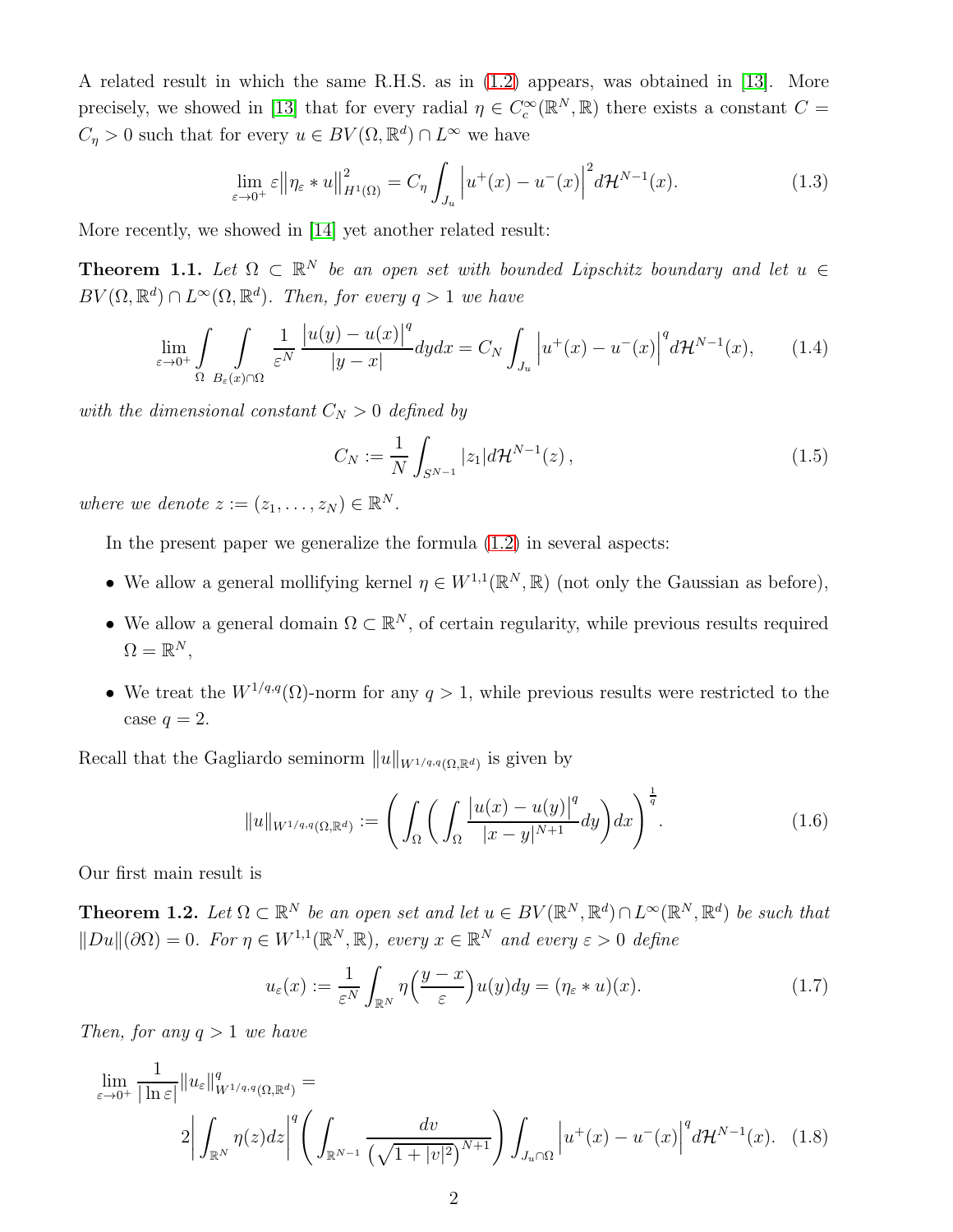Theorem [1.2](#page-1-0) enables us to prove an upper bound, in the limit  $\varepsilon \to 0^+$ , for the following singular perturbation functionals with differential constraints:

(i)

<span id="page-2-0"></span>
$$
E_{\varepsilon}^{(1)}(v) := \begin{cases} \frac{1}{|\ln \varepsilon|} ||v||_{W^{1/q,q}(\Omega,\mathbb{R}^d)}^q + \frac{1}{\varepsilon} \int_{\Omega} W(v,x) dx & \text{if } A \cdot \nabla v = 0\\ +\infty & \text{otherwise,} \end{cases}
$$
(1.9)

(ii)

<span id="page-2-1"></span>
$$
E_{\varepsilon}^{(2)}(v) := \begin{cases} \frac{1}{|\ln \varepsilon|} \left( \|v\|_{W^{1/q,q}(\mathbb{R}^N, \mathbb{R}^d)}^q - \|v\|_{W^{1/q,q}(\mathbb{R}^N \setminus \overline{\Omega}, \mathbb{R}^d)}^q \right) + \frac{1}{\varepsilon} \int_{\Omega} W(v, x) dx & \text{if} \quad A \cdot \nabla v = 0\\ +\infty & \text{otherwise}, \end{cases}
$$
(1.10)

for  $v : \mathbb{R}^N \to \mathbb{R}^d$ .

In both cases  $A: \mathbb{R}^{d \times N} \to \mathbb{R}^{l}$  is a linear operator (possibly trivial). The most important particular cases are the following:

- (a)  $A \equiv 0$  (i.e., without any prescribed differential constraint),
- (**b**)  $d = N$ ,  $l = N^2$  and  $A \cdot \nabla v \equiv \text{curl } v := \{ \partial_k v_j \partial_j v_k \}_{1 \leq k, j \leq N}$ ,
- (c)  $l = d$  and  $A \cdot \nabla v \equiv \text{div } v$ .

The F-limit of the functional [\(1.9\)](#page-2-0) in the L<sup>p</sup>-topology when  $A \equiv 0, q = 2, N = 1$  and W is a double-well potential was found by Alberti, Bouchitté and Seppecher  $[1]$ . The result was generalized to any dimension  $N \geq 1$ , for the functional [\(1.10\)](#page-2-1), by Savin and Valdinoci [\[15\]](#page-18-4).

Note that the functional [\(1.9\)](#page-2-0) resembles the energy functional in the following singular perturbation problem:

<span id="page-2-2"></span>
$$
\hat{E}_{\varepsilon}(v) := \begin{cases} \varepsilon^{q-1} ||v||_{W^{1,q}(\Omega, \mathbb{R}^d)}^q + \frac{1}{\varepsilon} \int_{\Omega} W(v, x) dx & \text{if } A \cdot \nabla v = 0\\ +\infty & \text{otherwise,} \end{cases}
$$
\n(1.11)

that attracted a lot of attention by many authors, starting from Modica and Mortola [\[10\]](#page-18-5), Modica [\[9\]](#page-18-6), Sternberg [\[16\]](#page-18-7) and others, who studied the basic special case of [\(1.11\)](#page-2-2) with  $A \equiv 0$ ,  $q = 2$  and W being a double-well potential. The Γ limit of [\(1.11\)](#page-2-2) with  $A \equiv 0, q = 2$  and a general  $W \in C^0$  that does not depend on x, was found by Ambrosio in [\[2\]](#page-17-1). As an example with a nontrivial differential constraint we mention the Aviles-Giga functional, that appear in various applications. It is defined for scalar functions  $\psi$  by

$$
\tilde{E}_{\varepsilon}(\psi) := \int_{\Omega} \left\{ \varepsilon |\nabla^2 \psi|^2 + \frac{1}{\varepsilon} \left( 1 - |\nabla \psi|^2 \right)^2 \right\} dx \qquad \text{(see [3, 5, 6]),} \tag{1.12}
$$

and the objective is to study the Γ-limit, as  $\varepsilon \to 0^+$ . This can be seen as a special case of [\(1.11\)](#page-2-2) if we set  $v := \nabla \psi$  and let  $A \cdot \nabla v \equiv \text{curl } v$ ,  $q = 2$  and  $W(v, x) = (1 - |v|^2)^2$ .

Our second result provides an upper bound for the energies [\(1.9\)](#page-2-0)-[\(1.10\)](#page-2-1):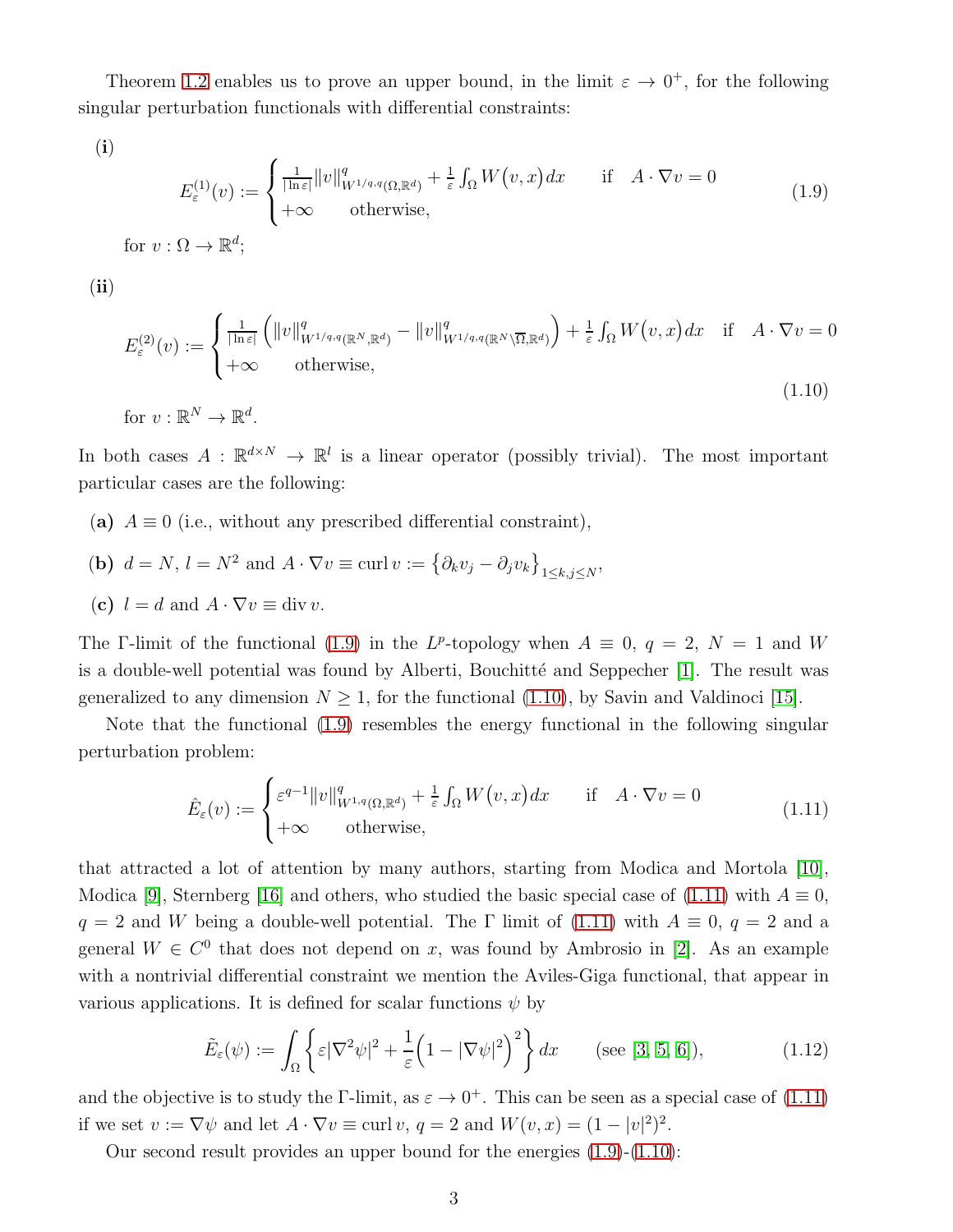<span id="page-3-0"></span>**Theorem 1.3.** Let  $\Omega \subset \mathbb{R}^N$  be an open set and let  $W : \mathbb{R}^d \times \mathbb{R}^N \to \mathbb{R}$  be a Borel measurable nonnegative function, continuous and continuously differentiable w.r.t. the first argument, such that  $W(0, \cdot) \in L^1(\Omega, \mathbb{R})$ . Assume further that for every  $D > 0$  there exists  $C := C_D > 0$  such that

$$
\left|\nabla_b W(b,x)\right| \le C_D \qquad \forall x \in \mathbb{R}^N, \ \forall b \in B_D(0). \tag{1.13}
$$

Let  $u \in BV(\mathbb{R}^N, \mathbb{R}^d) \cap L^{\infty}(\mathbb{R}^N, \mathbb{R}^d)$  be such that  $W(u(x), x) = 0$  a.e. in  $\Omega$ ,  $||Du||(\partial \Omega) = 0$ , and  $A \cdot Du = 0$  in  $\mathbb{R}^N$ , where  $A : \mathbb{R}^{d \times N} \to \mathbb{R}^l$  is a prescribed linear operator (possibly trivial). Then, for any  $q > 1$  there exists a sequence of functions  $\{\psi_{\varepsilon}\}_{{\varepsilon}>0} \subset C^{\infty}(\mathbb{R}^N,\mathbb{R}^d) \cap W^{1,1}(\mathbb{R}^N,\mathbb{R}^d) \cap$  $W^{1,\infty}(\mathbb{R}^N,\mathbb{R}^d)$  such that  $A\cdot D\psi_{\varepsilon}=0$  in  $\mathbb{R}^N$ ,  $\psi_{\varepsilon}(x) \to u(x)$  strongly in  $L^p(\mathbb{R}^N,\mathbb{R}^d)$  for every  $p \geq 1$ , and

$$
\limsup_{\varepsilon \to 0^{+}} \left( \frac{1}{|\ln \varepsilon|} \left( \|\psi_{\varepsilon}\|_{W^{1/q,q}(\mathbb{R}^{N},\mathbb{R}^{d})}^{q} - \|\psi_{\varepsilon}\|_{W^{1/q,q}(\mathbb{R}^{N}\setminus\overline{\Omega},\mathbb{R}^{d})}^{q} \right) + \frac{1}{\varepsilon} \int_{\Omega} W\left(\psi_{\varepsilon}(x),x\right) dx \right) =
$$
\n
$$
\limsup_{\varepsilon \to 0^{+}} \left( \frac{1}{|\ln \varepsilon|} \|\psi_{\varepsilon}\|_{W^{1/q,q}(\Omega,\mathbb{R}^{d})}^{q} + \frac{1}{\varepsilon} \int_{\Omega} W\left(\psi_{\varepsilon}(x),x\right) dx \right) =
$$
\n
$$
\left( \int_{\mathbb{R}^{N-1}} \frac{2}{\left(\sqrt{1+|v|^{2}}\right)^{N+1}} dv \right) \int_{J_{u}\cap\Omega} |u^{+}(y) - u^{-}(y)|^{q} d\mathcal{H}^{N-1}(y). \quad (1.14)
$$

Moreover, in the case  $A \equiv 0$  we can choose  $\psi_{\varepsilon}$  to satisfy also

<span id="page-3-5"></span><span id="page-3-1"></span>
$$
\int_{\Omega} \psi_{\varepsilon}(x) dx = \int_{\Omega} u(x) dx \qquad \forall \varepsilon > 0.
$$
\n(1.15)

Unfortunately, the upper bound found in Theorem [1.3](#page-3-0) is not sharp in the most general case with a nontrivial prescribed differential constraint. For example, in the particular case of [\(1.9\)](#page-2-0) with  $N = 2$ ,  $A \cdot \nabla v \equiv \text{curl } v$ ,  $q > 3$  and  $W(v, x) = (1 - |v|^2)^2$ , the functional on the R.H.S. of [\(1.14\)](#page-3-1) is not lower semicontinuous, hence cannot be the Γ-limit (see [\[3\]](#page-17-2)). However, we still hope that the result of the above theorem could provide the sharp upper bound in some cases with  $A = 0$ . Indeed, the Γ-limit, computed in [\[1\]](#page-17-0) for the special case of [\(1.9\)](#page-2-0) with  $A \equiv 0, q = 2$ ,  $N = 1$  and W being a double well potential, coincides with the upper bound found in Theorem [1.3.](#page-3-0) Moreover, since the functional in [\(1.10\)](#page-2-1) is superior to the functional in [\(1.9\)](#page-2-0), the Γ-limit, found in [\[15\]](#page-18-4) (see also [\[12\]](#page-18-10)) for the energy [\(1.10\)](#page-2-1) in any dimension  $N \ge 1$  with  $A \equiv 0, q = 2$ and W being a double well potential, coincides again with our upper bound.

The paper is organized as follows. In section [2](#page-3-2) we prove our two main results. For the convenience of the reader, in the Appendix we recall some known results on  $BV$  functions, needed for the proofs.

### <span id="page-3-2"></span>2 Proof of the main results

<span id="page-3-4"></span>**Proposition 2.1.** Let  $q > 1$ ,  $\Omega \subset \mathbb{R}^N$  be an open set and  $u \in BV(\mathbb{R}^N, \mathbb{R}^d) \cap L^{\infty}(\mathbb{R}^N, \mathbb{R}^d)$  be such that  $||Du||(\partial\Omega) = 0$ . Let  $\eta \in C_c^{\infty}(\mathbb{R}^N, \mathbb{R})$  and for every  $x \in \mathbb{R}^N$  and every  $\varepsilon > 0$  define

<span id="page-3-3"></span>
$$
u_{\varepsilon}(x) := \frac{1}{\varepsilon^N} \int_{\mathbb{R}^N} \eta\left(\frac{y-x}{\varepsilon}\right) u(y) dy = (\eta_{\varepsilon} * u)(x).
$$
 (2.1)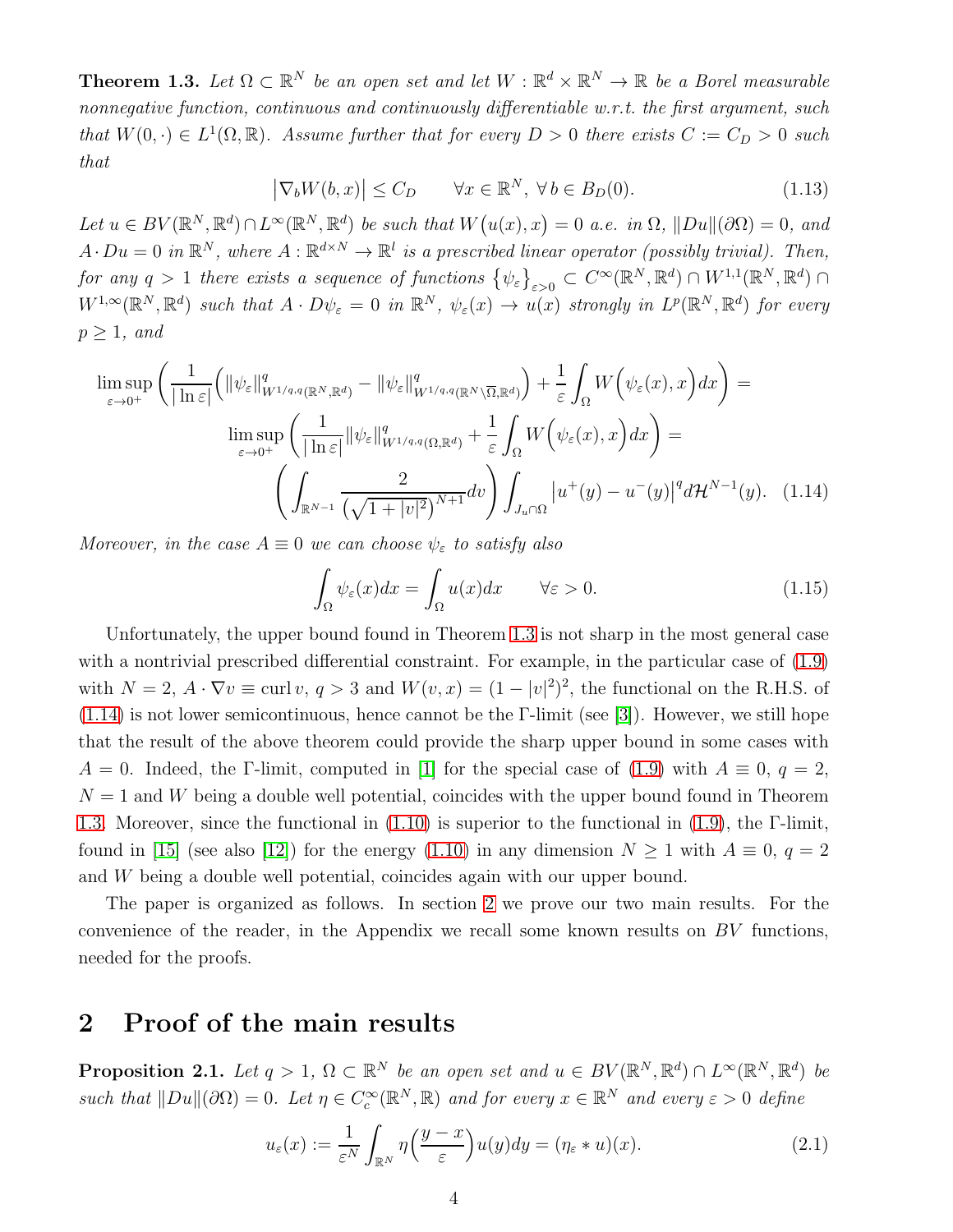Then,

$$
\lim_{\varepsilon \to 0^+} \frac{1}{|\ln \varepsilon|} \|u_{\varepsilon}\|_{W^{1/q,q}(\Omega,\mathbb{R}^d)}^q =
$$
\n
$$
2 \left| \int_{\mathbb{R}^N} \eta(z) dz \right|^q \left( \int_{\mathbb{R}^{N-1}} \frac{1}{\left(\sqrt{1+|v|^2}\right)^{N+1}} dv \right) \int_{J_u \cap \Omega} \left| u^+(x) - u^-(x) \right|^q d\mathcal{H}^{N-1}(x). \tag{2.2}
$$

*Proof.* We start with some notations. For every  $\boldsymbol{\nu} \in S^{N-1}$  and  $x \in \mathbb{R}^N$  set

<span id="page-4-7"></span>
$$
H_{+}(x, \nu) = \{ \xi \in \mathbb{R}^{N} : (\xi - x) \cdot \nu > 0 \},
$$
\n(2.3)

$$
H_{-}(x, \nu) = \{ \xi \in \mathbb{R}^{N} : (\xi - x) \cdot \nu < 0 \}
$$
\n(2.4)

and

<span id="page-4-6"></span><span id="page-4-5"></span><span id="page-4-4"></span>
$$
H_0(\boldsymbol{\nu}) = \{ \xi \in \mathbb{R}^N : \xi \cdot \boldsymbol{\nu} = 0 \}.
$$
 (2.5)

Let  $R > 0$  be such that supp  $\eta \subset B_R(0)$ . For every  $x \in \mathbb{R}^N$  and every  $\varepsilon > 0$  we rewrite [\(2.1\)](#page-3-3) as:

<span id="page-4-0"></span>
$$
u_{\varepsilon}(x) := \frac{1}{\varepsilon^N} \int_{\mathbb{R}^N} \eta\left(\frac{y-x}{\varepsilon}\right) u(y) dy = \int_{\mathbb{R}^N} \eta(z) u(x + \varepsilon z) dz = \int_{B_R(0)} \eta(z) u(x + \varepsilon z) dz. \tag{2.6}
$$

By  $(2.6)$  we have

$$
\frac{d}{d\varepsilon}u_{\varepsilon}(x) := -\frac{N}{\varepsilon^{N+1}} \int_{\mathbb{R}^N} \eta\left(\frac{y-x}{\varepsilon}\right)u(y)dy - \frac{1}{\varepsilon^N} \int_{\mathbb{R}^N} \frac{y-x}{\varepsilon^2} \cdot \nabla \eta\left(\frac{y-x}{\varepsilon}\right)u(y)dy = -\frac{1}{\varepsilon^N} \int_{\mathbb{R}^N} \text{div}_y \left\{\eta\left(\frac{y-x}{\varepsilon}\right) \frac{y-x}{\varepsilon}\right\}u(y)dy = \frac{1}{\varepsilon^N} \int_{\mathbb{R}^N} \eta\left(\frac{y-x}{\varepsilon}\right) \frac{y-x}{\varepsilon} \cdot d[Du(y)]. \quad (2.7)
$$

Moreover, by [\(1.6\)](#page-1-1) we have

$$
||u_{\varepsilon}||_{W^{1/q,q}}^{q} = ||u_{\varepsilon}||_{W^{1/q,q}(\Omega,\mathbb{R}^{d})}^{q} = \int_{\mathbb{R}^{N}} \left( \int_{\mathbb{R}^{N}} \frac{|u_{\varepsilon}(x) - u_{\varepsilon}(y)|^{q}}{|x - y|^{N+1}} \chi_{\Omega}(y) dy \right) \chi_{\Omega}(x) dx
$$

$$
= \int_{\mathbb{R}^{N}} \left( \int_{\mathbb{R}^{N}} \frac{|u_{\varepsilon}(x + z) - u_{\varepsilon}(x)|^{q}}{|z|^{N+1}} \chi_{\Omega}(x + z) \chi_{\Omega}(x) dz \right) dx, \quad (2.8)
$$

where

<span id="page-4-3"></span><span id="page-4-2"></span>
$$
\chi_{\Omega}(x) := \begin{cases} 1 & \forall x \in \Omega \\ 0 & \forall x \in \mathbb{R}^N \setminus \Omega \end{cases} . \tag{2.9}
$$

Thus,

<span id="page-4-1"></span>
$$
\frac{1}{-\ln \varepsilon} \|u_{\varepsilon}\|_{W^{1/q,q}}^q = -\frac{1}{\ln \varepsilon} \int_{\mathbb{R}^N} \bigg( \int_{\mathbb{R}^N} \frac{\big|u_{\varepsilon}(x+z) - u_{\varepsilon}(x)\big|^q}{|z|^{N+1}} \chi_{\Omega}(x+z) \chi_{\Omega}(x) dz \bigg) dx. \tag{2.10}
$$

Since  $-\ln \varepsilon \to +\infty$  as  $\varepsilon \to 0^+$ , applying L'Hôpital's rule to the expression in [\(2.10\)](#page-4-1) yields

$$
\lim_{\varepsilon \to 0^{+}} \frac{1}{-\ln \varepsilon} \|u_{\varepsilon}\|_{W^{1/q,q}}^{q} =
$$
\n
$$
-\lim_{\varepsilon \to 0^{+}} \int_{\mathbb{R}^{N}} \left( \int_{\mathbb{R}^{N}} \frac{\varepsilon}{|z|^{N+1}} \left( \frac{d}{d\varepsilon} \Big( u_{\varepsilon}(x+z) - u_{\varepsilon}(x) \Big) \right) \cdot \nabla F_{q} \big( u_{\varepsilon}(x+z) - u_{\varepsilon}(x) \big) \chi_{\Omega}(x+z) \chi_{\Omega}(x) dz \right) dx,
$$
\n(2.11)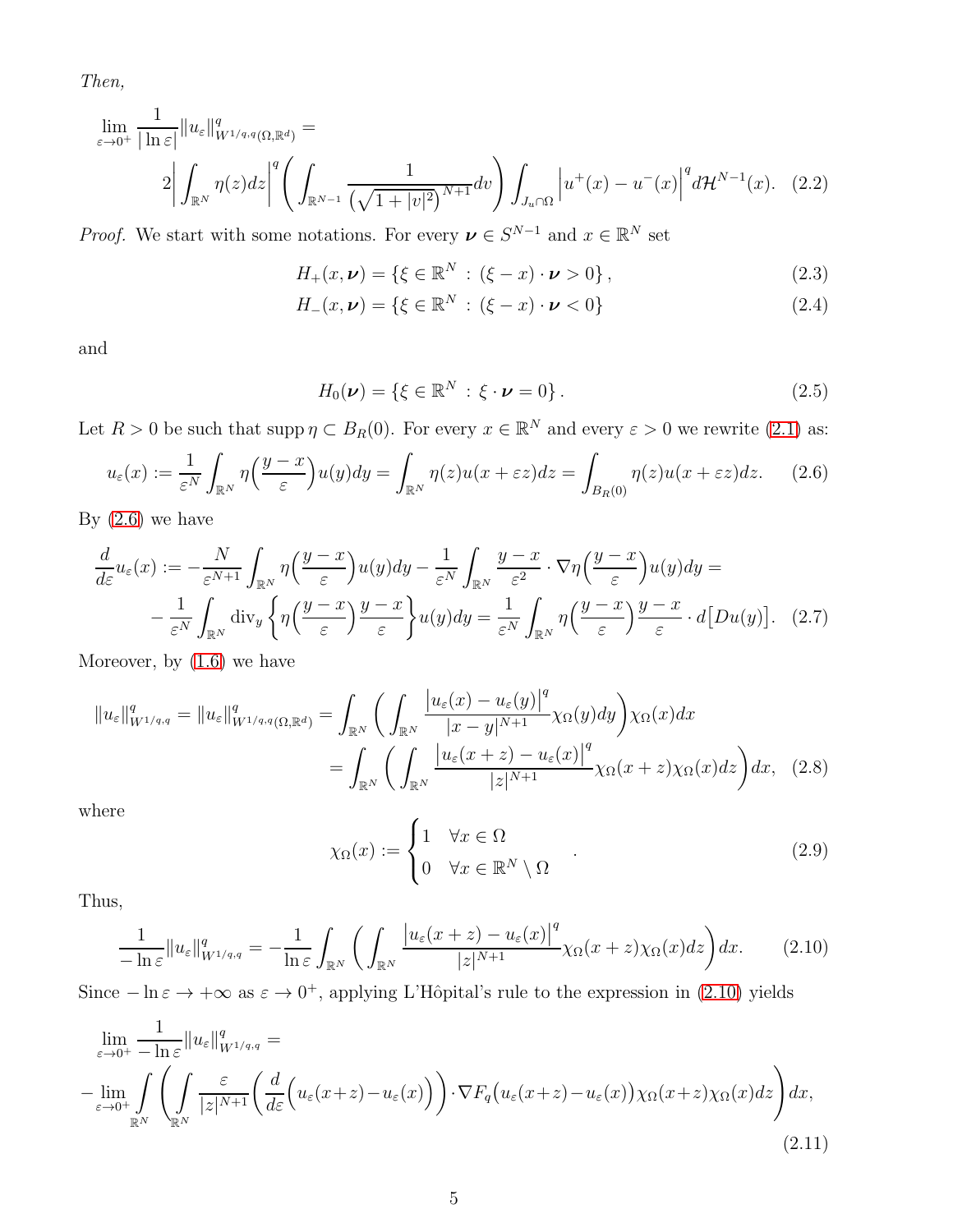where  $F_q \in C^1(\mathbb{R}^d, \mathbb{R})$  is defined by

<span id="page-5-1"></span><span id="page-5-0"></span>
$$
F_q(h) := |h|^q \qquad \forall h \in \mathbb{R}^d. \tag{2.12}
$$

Thus, by  $(2.11)$ ,  $(2.6)$  and  $(2.7)$  we get

$$
\lim_{\varepsilon \to 0^{+}} \frac{1}{-\ln \varepsilon} \|u_{\varepsilon}\|_{W^{1/q,q}}^{q} =
$$
\n
$$
-\lim_{\varepsilon \to 0^{+}} \int_{\mathbb{R}^{N}} \int_{\mathbb{R}^{N}} \frac{\varepsilon}{|z|^{N+1}} \left\{ \frac{1}{\varepsilon^{N}} \int_{\mathbb{R}^{N}} \left( \eta \left( \frac{y - (x + z)}{\varepsilon} \right) \frac{y - (x + z)}{\varepsilon} - \eta \left( \frac{y - x}{\varepsilon} \right) \frac{y - x}{\varepsilon} \right) \cdot d[Du(y)] \right\} \times
$$
\n
$$
\times \nabla F_{q} \left( \int_{\mathbb{R}^{N}} \eta(\xi) \left( u(x + z + \varepsilon \xi) - u(x + \varepsilon \xi) \right) d\xi \right) \chi_{\Omega}(x + z) \chi_{\Omega}(x) dz dx =
$$
\n
$$
-\lim_{\varepsilon \to 0^{+}} \int_{\mathbb{R}^{N}} \int_{\mathbb{R}^{N}} \int_{\mathbb{R}^{N}} \frac{\varepsilon}{|z|^{N+1}} \frac{1}{\varepsilon^{N}} \left( \eta \left( \frac{y - (x + z)}{\varepsilon} \right) \frac{y - (x + z)}{\varepsilon} - \eta \left( \frac{y - x}{\varepsilon} \right) \frac{y - x}{\varepsilon} \right) \times
$$
\n
$$
\times \nabla F_{q} \left( \int_{\mathbb{R}^{N}} \eta(\xi) \left( u(x + z + \varepsilon \xi) - u(x + \varepsilon \xi) \right) d\xi \right) \chi_{\Omega}(x + z) \chi_{\Omega}(x) dz dx \cdot d[Du(y)]. \quad (2.13)
$$

Changing variable,  $z/\varepsilon \to z,$  in the integration on the R.H.S. of [\(2.13\)](#page-5-0) gives

$$
\lim_{\varepsilon \to 0^{+}} \frac{1}{-\ln \varepsilon} \|u_{\varepsilon}\|_{W^{1/q,q}}^{q} =
$$
\n
$$
-\lim_{\varepsilon \to 0^{+}} \int_{\mathbb{R}^{N}} \int_{\mathbb{R}^{N}} \int_{\mathbb{R}^{N}} \frac{1}{|z|^{N+1}} \frac{1}{\varepsilon^{N}} \left( \eta \left( \frac{y-x}{\varepsilon} - z \right) \left( \frac{y-x}{\varepsilon} - z \right) - \eta \left( \frac{y-x}{\varepsilon} \right) \frac{y-x}{\varepsilon} \right) \times
$$
\n
$$
\times \nabla F_{q} \left( \int_{\mathbb{R}^{N}} \eta(\xi) \left( u(x + \varepsilon z + \varepsilon \xi) - u(x + \varepsilon \xi) \right) d\xi \right) \chi_{\Omega}(x + \varepsilon z) \chi_{\Omega}(x) dz dx \cdot d[Du(y)] =
$$
\n
$$
-\lim_{\varepsilon \to 0^{+}} \int_{\mathbb{R}^{N}} \int_{\mathbb{R}^{N}} \int_{\mathbb{R}^{N}} \frac{1}{|z|^{N+1}} \left( \eta(x - z) (x - z) - \eta(x) x \right) \times
$$
\n
$$
\times \nabla F_{q} \left( \int_{\mathbb{R}^{N}} \eta(\xi) \left( u(y + \varepsilon z + \varepsilon \xi - \varepsilon x) - u(y + \varepsilon \xi - \varepsilon x \right) \right) d\xi \right) \chi_{\Omega}(y - \varepsilon x + \varepsilon z) \chi_{\Omega}(y - \varepsilon x) dz dx \cdot d[Du(y)]. \tag{2.14}
$$

Therefore,

$$
\lim_{\varepsilon \to 0^{+}} \frac{1}{-\ln \varepsilon} \|u_{\varepsilon}\|_{W^{1/q,q}}^{q}
$$
\n
$$
= -\lim_{\varepsilon \to 0^{+}} \int_{\mathbb{R}^{N}} \int_{\mathbb{R}^{N}} \frac{1}{|z|^{N+1}} \Big( \eta(x-z)(x-z) - \eta(x)x \Big) \times
$$
\n
$$
\times \nabla F_{q} \Big( \int_{\mathbb{R}^{N}} \Big( \eta(\xi - z) - \eta(\xi) \Big) u(y + \varepsilon \xi - \varepsilon x) d\xi \Big) \chi_{\Omega} (y - \varepsilon x + \varepsilon z) \chi_{\Omega} (y - \varepsilon x) dz dx \cdot d[Du(y)]
$$
\n
$$
= -\lim_{\varepsilon \to 0^{+}} \int_{\mathbb{R}^{N}} \int_{\mathbb{R}^{N}} \frac{1}{|z|^{N+1}} \Big( \eta(x-z)(x-z) - \eta(x)x \Big) \times
$$
\n
$$
\times \nabla F_{q} \Big( \int_{\mathbb{R}^{N}} \Big( \eta(\xi + x - z) - \eta(\xi + x) \Big) u(y + \varepsilon \xi) d\xi \Big) \chi_{\Omega} (y - \varepsilon x + \varepsilon z) \chi_{\Omega} (y - \varepsilon x) dz dx \cdot d[Du(y)].
$$
\n(2.15)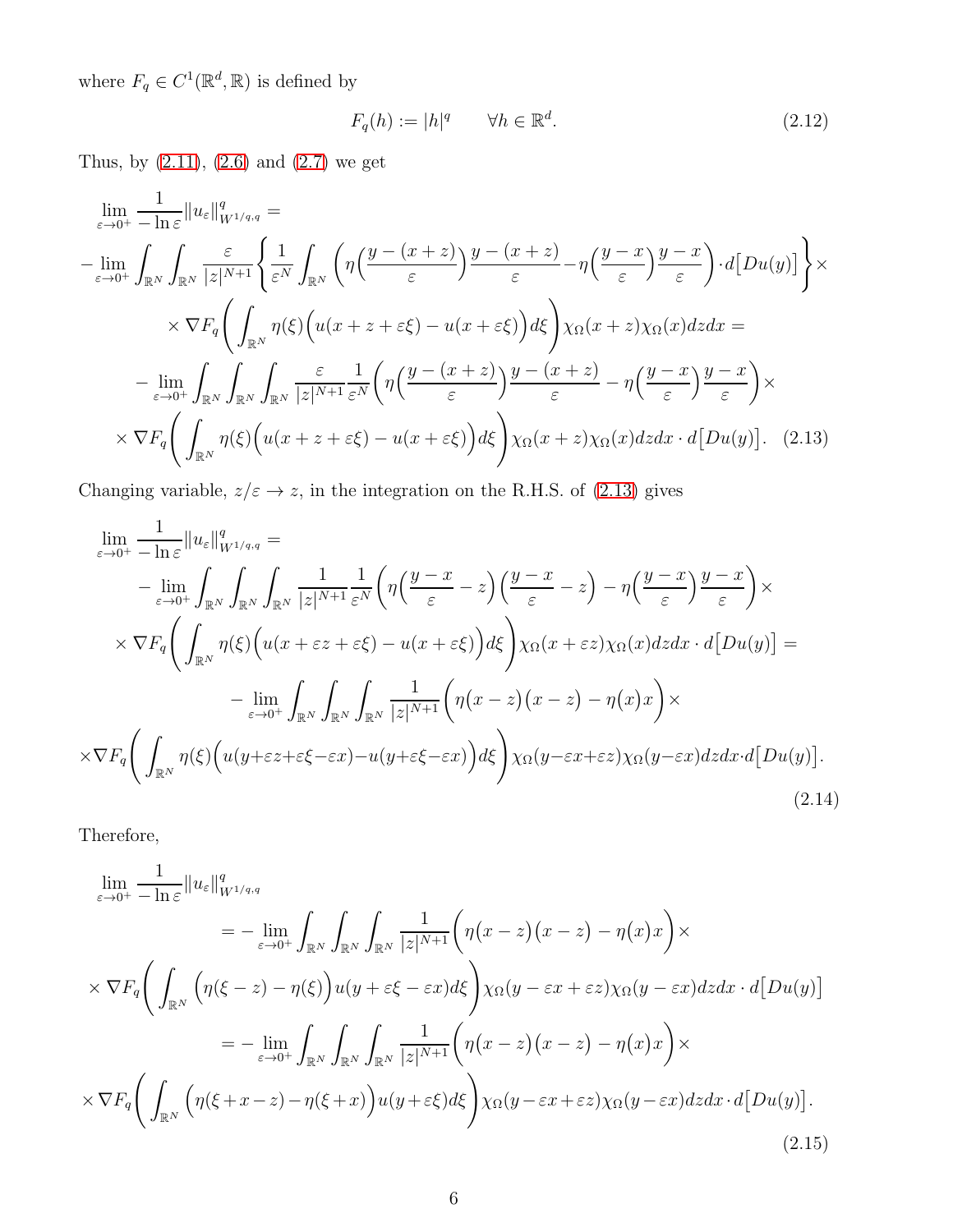On the other hand, by [\(3.1\)](#page-16-0) in the Appendix, for every  $x, z \in \mathbb{R}^N$  and  $\mathcal{H}^{N-1}$ -a.e.  $y \in \mathbb{R}^N$  we have

$$
\lim_{\varepsilon \to 0^{+}} \left\{ \int_{\mathbb{R}^{N}} \left( \eta(\xi + x - z) - \eta(\xi + x) \right) u(y + \varepsilon \xi) d\xi \right\} =
$$
\n
$$
u^{+}(y) \int_{H_{+}(0,\nu(y))} \left( \eta(\xi + x - z) - \eta(\xi + x) \right) d\xi + u^{-}(y) \int_{H_{-}(0,\nu(y))} \left( \eta(\xi + x - z) - \eta(\xi + x) \right) d\xi.
$$
\n(2.16)

<span id="page-6-0"></span>with  $H_{\pm}(x, \nu)$  as defined in [\(2.3\)](#page-4-4) and [\(2.4\)](#page-4-5). Thus, since  $||Du||(\partial\Omega) = 0$ , by [\(2.16\)](#page-6-0) and the Dominated Convergence Theorem we obtain:

$$
\lim_{\varepsilon \to 0^{+}} \frac{1}{-\ln \varepsilon} ||u_{\varepsilon}||_{W^{1/q,q}}^{q} =
$$
\n
$$
-\int_{\mathbb{R}^{N}} \int_{\mathbb{R}^{N}} \int_{\mathbb{R}^{N}} \frac{1}{|z|^{N+1}} \Big( \eta(x-z) (x-z) - \eta(x)x \Big) \nabla F_{q} \Big( u^{+}(y) \int_{H_{+}(0,\nu(y))} \Big( \eta(\xi + x - z) - \eta(\xi + x) \Big) d\xi
$$
\n
$$
+ u^{-}(y) \int_{H_{-}(0,\nu(y))} \Big( \eta(\xi + x - z) - \eta(\xi + x) \Big) d\xi \Big) \chi_{\Omega}^{2}(y) dz dx \cdot d[Du(y)] =
$$
\n
$$
-\int_{\Omega} \int_{\mathbb{R}^{N}} \int_{\mathbb{R}^{N}} \frac{1}{|z|^{N+1}} \Big( \eta(x-z) (x-z) - \eta(x)x \Big) \nabla F_{q} \Big( u^{+}(y) \int_{H_{+}(0,\nu(y))} \Big( \eta(\xi + x - z) - \eta(\xi + x) \Big) d\xi
$$
\n
$$
+ u^{-}(y) \int_{H_{-}(0,\nu(y))} \Big( \eta(\xi + x - z) - \eta(\xi + x) \Big) d\xi \Big) dz dx \cdot d[Du(y)]. \tag{2.17}
$$

It follows that

$$
\lim_{\varepsilon \to 0^{+}} \frac{1}{-\ln \varepsilon} \|u_{\varepsilon}\|_{W^{1/q,q}}^{q} = -\int_{\Omega} \int_{\mathbb{R}^{N}} \int_{\mathbb{R}^{N}} \frac{1}{|z|^{N+1}} \left( \eta(x-z)(x-z) - \eta(x)x \right) \times
$$
\n
$$
\times \nabla F_{q} \left( \left( u^{+}(y) - u^{-}(y) \right) \int_{H_{+}(0,\nu(y))} \left( \eta(\xi + x - z) - \eta(\xi + x) \right) d\xi + u^{-}(y) \int_{\mathbb{R}^{N}} \left( \eta(\xi + x - z) - \eta(\xi + x) \right) d\xi \right) dz dx \cdot d[Du(y)]
$$
\n
$$
= -\int_{\Omega} \int_{\mathbb{R}^{N}} \int_{\mathbb{R}^{N}} \frac{1}{|z|^{N+1}} \left( \eta(x-z)(x-z) - \eta(x)x \right) \times
$$
\n
$$
\times \nabla F_{q} \left( \left( u^{+}(y) - u^{-}(y) \right) \int_{H_{+}(0,\nu(y))} \left( \eta(\xi + x - z) - \eta(\xi + x) \right) d\xi \right) dz dx \cdot d[Du(y)], \quad (2.18)
$$

<span id="page-6-1"></span>where we used in the last step the fact that  $\int_{\mathbb{R}^N} \eta(\xi + x - z) d\xi = \int_{\mathbb{R}^N} \eta(\xi + x) d\xi$ . Next, by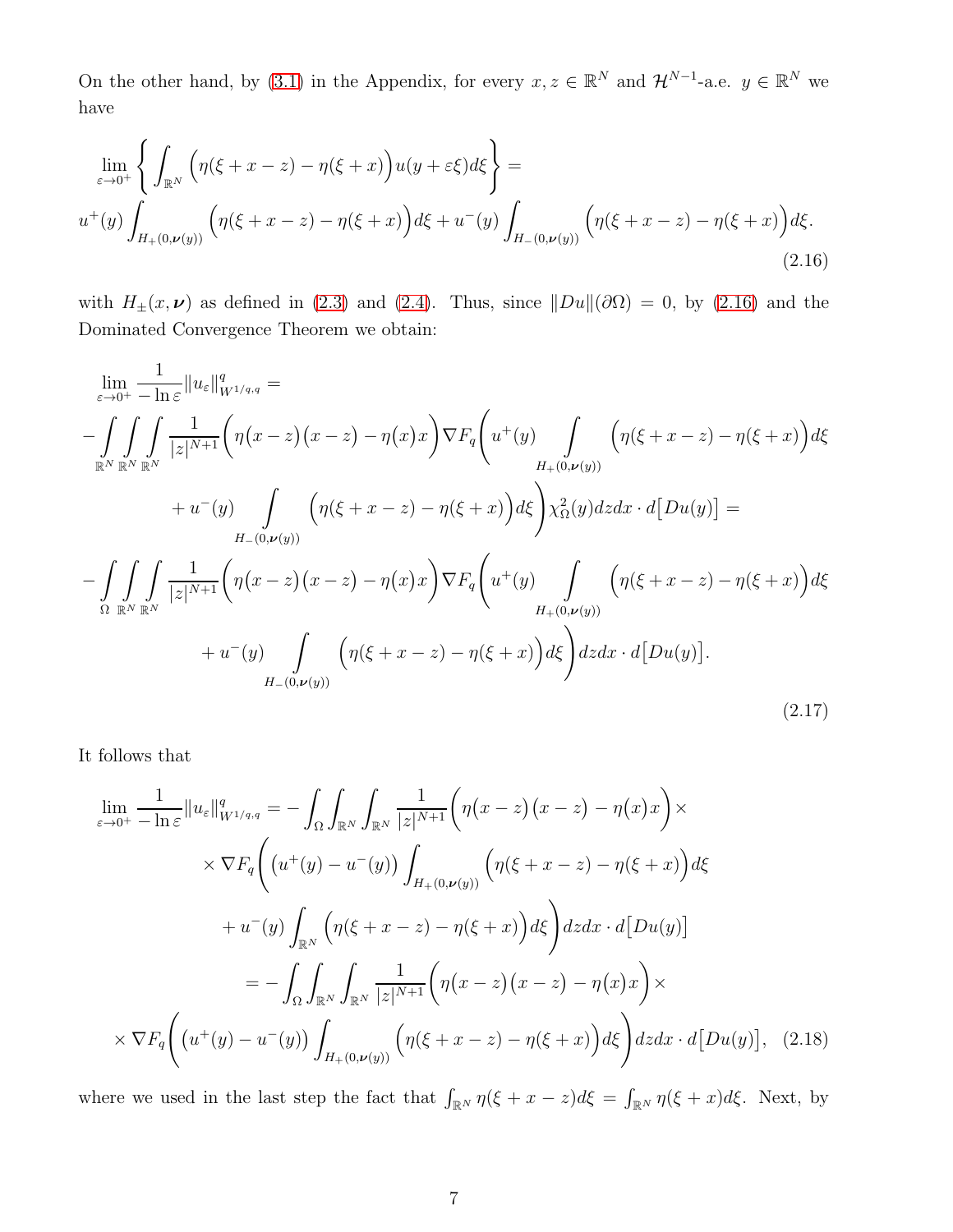$(2.18)$  and  $(2.12)$  we infer that

$$
\lim_{\varepsilon \to 0^{+}} \frac{1}{-\ln \varepsilon} \|u_{\varepsilon}\|_{W^{1/q,q}}^{q} = -\int_{\Omega} \int_{\mathbb{R}^{N}} \int_{\mathbb{R}^{N}} \frac{1}{|z|^{N+1}} \left( \eta(x-z)(x-z) - \eta(x)x \right) \times
$$
\n
$$
\times \nabla F_{q} \left( \left( u^{+}(y) - u^{-}(y) \right) \left( \int_{H_{+}(x-z,\nu(y))} \eta(\xi) d\xi - \int_{H_{+}(x,\nu(y))} \eta(\xi) d\xi \right) \right) dz dx \cdot d[Du(y)]
$$
\n
$$
= \int_{J_{u} \cap \Omega} \int_{\mathbb{R}^{N}} \int_{\mathbb{R}^{N}} \frac{1}{|z|^{N+1}} \left( \eta(x)x \cdot \nu(y) - \eta(x-z)(x-z) \cdot \nu(y) \right) \times
$$
\n
$$
\times \frac{dG_{q}}{d\rho} \left( \int_{(x-z)\cdot \nu(y)}^{x\cdot \nu(y)} \int_{H_{0}(\nu(y))} \eta(t\nu(y) + \xi) d\mathcal{H}^{N-1}(\xi) dt \right) dx dz \left| u^{+}(y) - u^{-}(y) \right|^{q} d\mathcal{H}^{N-1}(y), \quad (2.19)
$$

where  $G_q(\rho) \in C^1(\mathbb{R}, \mathbb{R})$  is defined by

<span id="page-7-2"></span>
$$
G_q(\rho) := |\rho|^q \qquad \forall \rho \in \mathbb{R}, \tag{2.20}
$$

and  $H_0(\nu)$  is defined in [\(2.5\)](#page-4-6). Therefore,

$$
\lim_{\varepsilon \to 0^{+}} \frac{1}{-\ln \varepsilon} \|u_{\varepsilon}\|_{W^{1/q,q}}^{q} =
$$
\n
$$
\int_{J_{u} \cap \Omega} \int_{\mathbb{R}^{N}} \int_{\mathbb{R}} \int_{H_{0}(\nu(y))} \frac{1}{|z|^{N+1}} \left( \eta(s\nu(y) + \zeta)s - \eta\left( (s - z \cdot \nu(y))\nu(y) + \zeta \right) (s - z \cdot \nu(y)) \right) \times
$$
\n
$$
\times \frac{dG_{q}}{d\rho} \left( \int_{s - z \cdot \nu(y)}^{s} \int_{H_{0}(\nu(y))} \eta(t\nu(y) + \xi) d\mathcal{H}^{N-1}(\xi) dt \right) d\mathcal{H}^{N-1}(\zeta) ds dz |u^{+}(y) - u^{-}(y)|^{q} d\mathcal{H}^{N-1}(y)
$$
\n
$$
= \int_{J_{u} \cap \Omega} \left( \int_{\mathbb{R}^{N-1}} \int_{\mathbb{R}} \int_{\mathbb{R}} \frac{1}{(\sqrt{\tau^{2} + |w|^{2}})^{N+1}} \times \right.
$$
\n
$$
\times \left( \int_{H_{0}(\nu(y))} \left( \eta(s\nu(y) + \zeta)s - \eta\left( (s - \tau)\nu(y) + \zeta \right) (s - \tau) \right) d\mathcal{H}^{N-1}(\zeta) \right) \times
$$
\n
$$
\times \frac{dG_{q}}{d\rho} \left( \int_{s - \tau}^{s} \int_{H_{0}(\nu(y))} \eta(t\nu(y) + \xi) d\mathcal{H}^{N-1}(\xi) dt \right) d\tau ds dw \right) |u^{+}(y) - u^{-}(y)|^{q} d\mathcal{H}^{N-1}(y). \quad (2.21)
$$

Introducing the notation

<span id="page-7-1"></span><span id="page-7-0"></span>
$$
\Lambda(y, a, b) = \int_{a}^{b} \int_{H_0(\nu(y))} \eta(t\nu(y) + \xi) d\mathcal{H}^{N-1}(\xi) dt \qquad (2.22)
$$

allows us to rewrite [\(2.21\)](#page-7-0) as

$$
\lim_{\varepsilon \to 0^{+}} \frac{1}{-\ln \varepsilon} \|u_{\varepsilon}\|_{W^{1/q,q}}^{q} =
$$
\n
$$
\int_{J_{u} \cap \Omega} \left\{ \int_{\mathbb{R}^{N-1}} \int_{\mathbb{R}} \int_{\mathbb{R}} \frac{1}{\tau^{2}} \frac{1}{|\tau|^{N-1}} \frac{1}{(\sqrt{1+|w/|\tau|^{2}})^{N+1}} \times \left( \int_{H_{0}(\nu(y))} \left( \eta(s\nu(y) + \zeta)s - \eta\left( (s-\tau)\nu(y) + \zeta \right) (s-\tau) \right) d\mathcal{H}^{N-1}(\zeta) \right) \times \right.
$$
\n
$$
\times \frac{dG_{q}}{d\rho} \left( \Lambda(y, s-\tau, s) \right) d\tau ds dw \Bigg\} |u^{+}(y) - u^{-}(y)|^{q} d\mathcal{H}^{N-1}(y). \quad (2.23)
$$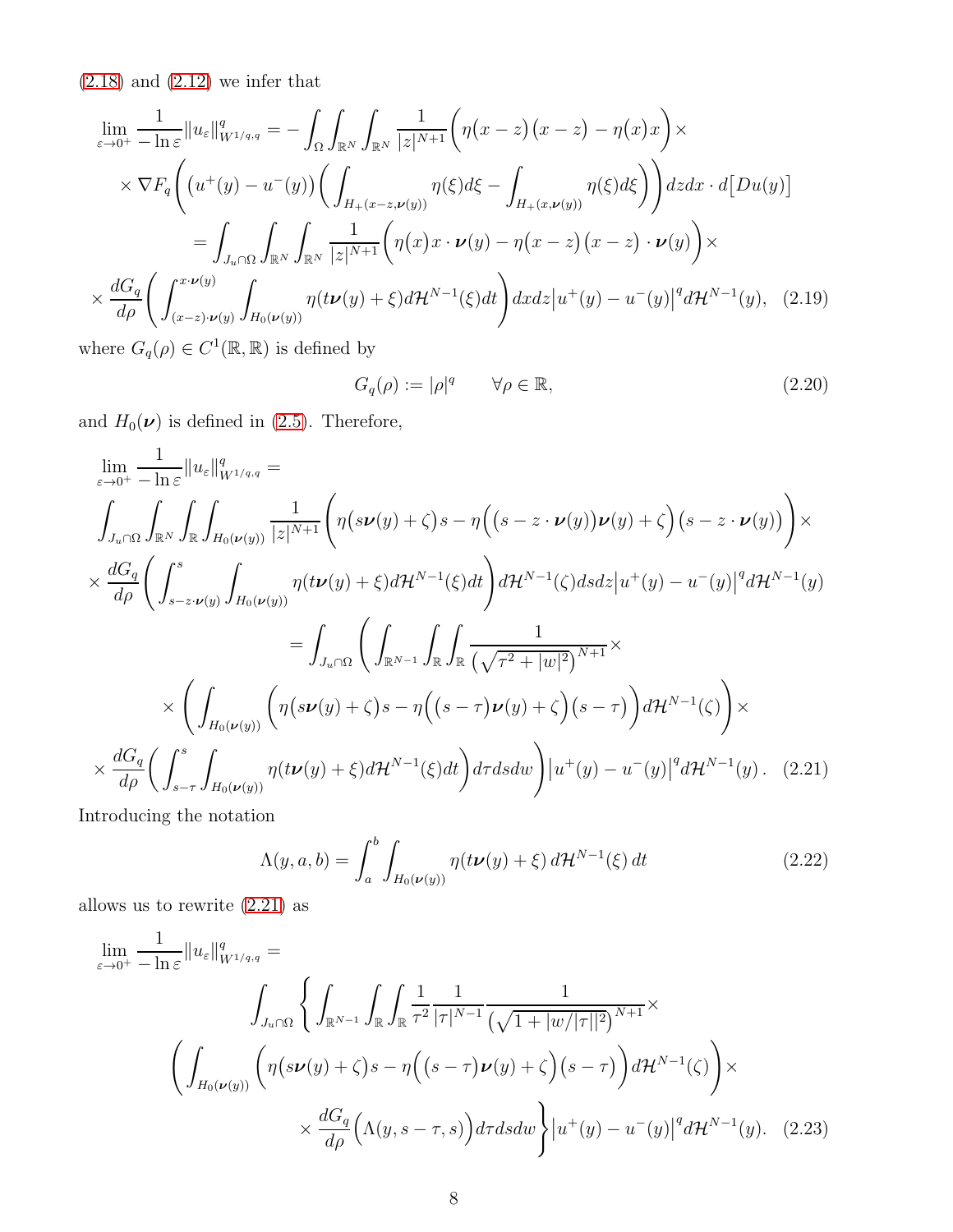The change of variables  $w/|\tau| \to v$  in the R.H.S. of [\(2.23\)](#page-7-1) gives

$$
\lim_{\varepsilon \to 0^{+}} \frac{1}{-\ln \varepsilon} \|u_{\varepsilon}\|_{W^{1/q,q}}^{q} =
$$
\n
$$
D_{N} \int_{J_{u} \cap \Omega} \left( \int_{\mathbb{R}} \int_{\mathbb{R}} \frac{1}{\tau^{2}} \left( \int_{H_{0}(\nu(y))} \left( \eta(s\nu(y) + \zeta)s - \eta\left( (s-\tau)\nu(y) + \zeta \right) (s-\tau) \right) d\mathcal{H}^{N-1}(\zeta) \right) \times
$$
\n
$$
\times \frac{dG_{q}}{d\rho} \left( \Lambda(y,s-\tau,s) \right) d\tau ds \right) |u^{+}(y) - u^{-}(y)|^{q} d\mathcal{H}^{N-1}(y), \quad (2.24)
$$

where  $\mathcal{D}_N$  is the dimensional constant given by

<span id="page-8-3"></span><span id="page-8-1"></span><span id="page-8-0"></span>
$$
D_N := \int_{\mathbb{R}^{N-1}} \frac{1}{\left(\sqrt{1+|v|^2}\right)^{N+1}} dv.
$$
\n(2.25)

Then we rewrite [\(2.24\)](#page-8-0) as

$$
\lim_{\varepsilon \to 0^{+}} \frac{1}{-\ln \varepsilon} \|u_{\varepsilon}\|_{W^{1/q,q}}^{q} =
$$
\n
$$
\lim_{M \to +\infty} \left( D_{N} \int_{J_{u} \cap \Omega} \left( \int_{\mathbb{R}} \int_{-M}^{M} \frac{1}{\tau^{2}} \left( \int_{H_{0}(\nu(y))} s \left( \eta(s\nu(y) + \zeta) - \eta((s-\tau)\nu(y) + \zeta \right) \right) d\mathcal{H}^{N-1}(\zeta) \right) \times
$$
\n
$$
\times \frac{dG_{q}}{d\rho} \left( \Lambda(y, s-\tau, s) \right) d\tau ds \right) |u^{+}(y) - u^{-}(y)|^{q} d\mathcal{H}^{N-1}(y)
$$
\n
$$
+ D_{N} \int_{J_{u} \cap \Omega} \left( \int_{\mathbb{R}} \int_{-M}^{M} \frac{1}{\tau} \left( \int_{H_{0}(\nu(y))} \eta((s-\tau)\nu(y) + \zeta) d\mathcal{H}^{N-1}(\zeta) \right) \times
$$
\n
$$
\times \frac{dG_{q}}{d\rho} \left( \Lambda(y, s-\tau, s) \right) d\tau ds \right) |u^{+}(y) - u^{-}(y)|^{q} d\mathcal{H}^{N-1}(y) \right). \quad (2.26)
$$

Integration by parts of [\(2.26\)](#page-8-1) and using [\(2.20\)](#page-7-2) give

<span id="page-8-2"></span>
$$
\lim_{\varepsilon \to 0^{+}} \frac{1}{-\ln \varepsilon} \|u_{\varepsilon}\|_{W^{1/q,q}}^{q} =
$$
\n
$$
- \lim_{M \to +\infty} D_{N} \int_{J_{u} \cap \Omega} |u^{+}(y) - u^{-}(y)|^{q} \left( \int_{\mathbb{R}} \int_{-M}^{M} \frac{1}{\tau^{2}} \Big| \Lambda(y, s - \tau, s) \Big|^{q} d\tau ds \right) d\mathcal{H}^{N-1}(y)
$$
\n
$$
+ \lim_{M \to +\infty} D_{N} \int_{J_{u} \cap \Omega} \left( \int_{\mathbb{R}} \int_{-M}^{M} \frac{1}{\tau^{2}} \Big| \Lambda(y, s - \tau, s) \Big|^{q} d\tau ds \right) |u^{+}(y) - u^{-}(y)|^{q} d\mathcal{H}^{N-1}(y)
$$
\n
$$
+ \lim_{M \to +\infty} \frac{D_{N}}{M} \int_{J_{u} \cap \Omega} \left( \int_{\mathbb{R}} \Big| \Lambda(y, s - M, s) \Big|^{q} ds + \int_{\mathbb{R}} \Big| \Lambda(y, s, s + M) \Big|^{q} ds \right) |u^{+}(y) - u^{-}(y)|^{q} d\mathcal{H}^{N-1}(y)
$$
\n
$$
= \lim_{M \to +\infty} \frac{D_{N}}{M} \int_{J_{u} \cap \Omega} \left( \int_{\mathbb{R}} \Big| \Lambda(y, s - M, s) \Big|^{q} ds + \int_{\mathbb{R}} \Big| \Lambda(y, s, s + M) \Big|^{q} ds \right) |u^{+}(y) - u^{-}(y)|^{q} d\mathcal{H}^{N-1}(y).
$$
\n(2.27)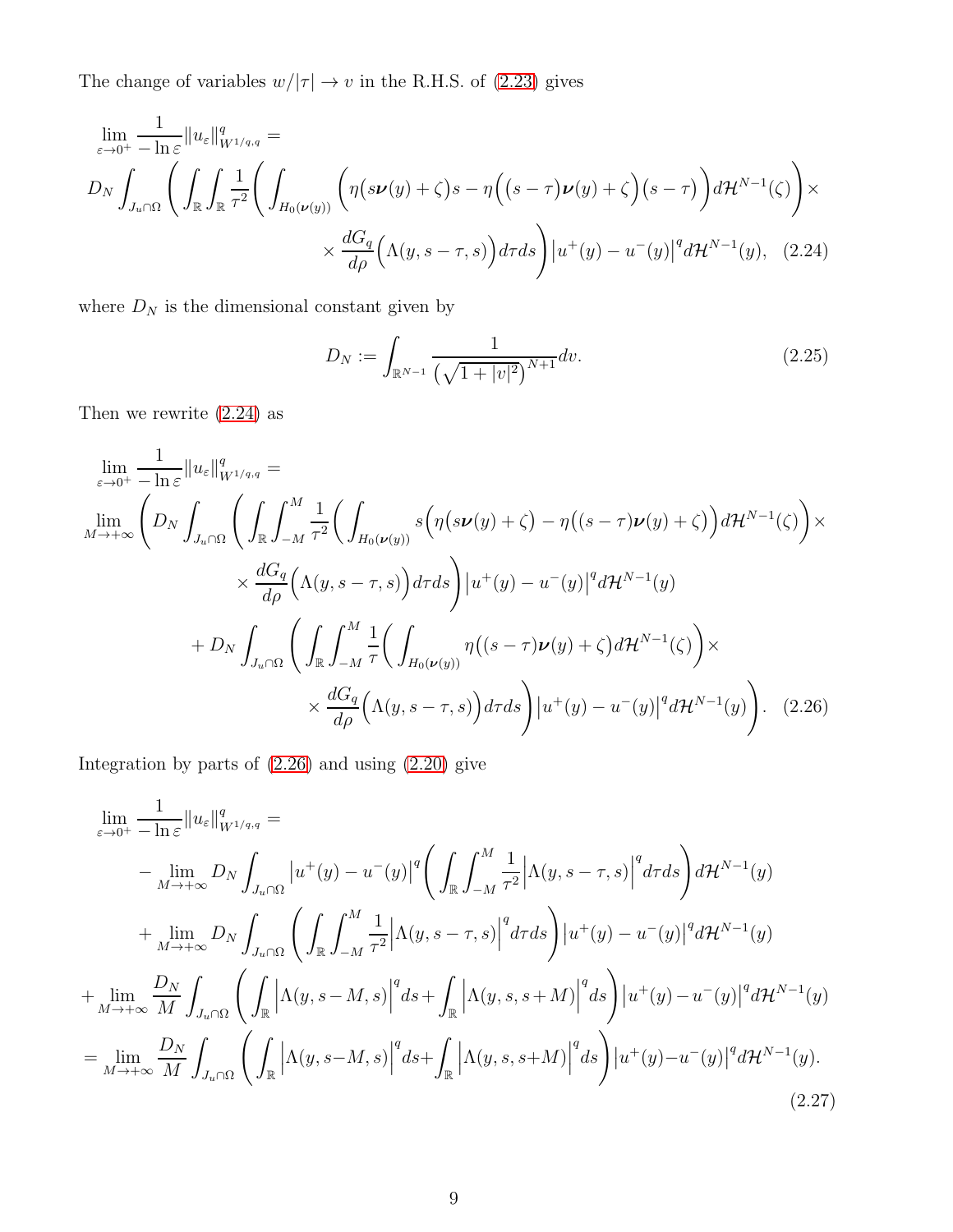Therefore, applying L'Hôpital's rule in  $(2.27)$ , using  $(2.20)$ , we deduce that

$$
\lim_{\varepsilon \to 0^{+}} \frac{1}{-\ln \varepsilon} \|u_{\varepsilon}\|_{W^{1/q,q}}^{q} =
$$
\n
$$
\lim_{M \to +\infty} D_{N} \int_{J_{u} \cap \Omega} \left( \int_{\mathbb{R}} \frac{dG_{q}}{d\rho} \left( \Lambda(y, s - M, s) \right) \left( \int_{H_{0}(\nu(y))} \eta \left( (s - M) \nu(y) + \xi \right) d\mathcal{H}^{N-1}(\xi) \right) ds + \int_{\mathbb{R}} \frac{dG_{q}}{d\rho} \left( \Lambda(y, s, s + M) \right) \left( \int_{H_{0}(\nu(y))} \eta \left( (s + M) \nu(y) + \xi \right) d\mathcal{H}^{N-1}(\xi) \right) ds \times |u^{+}(y) - u^{-}(y)|^{q} d\mathcal{H}^{N-1}(y). \quad (2.28)
$$

Changing variables of integration we rewrite [\(2.28\)](#page-9-0) as

<span id="page-9-0"></span>
$$
\lim_{\varepsilon \to 0^{+}} \frac{1}{-\ln \varepsilon} \|u_{\varepsilon}\|_{W^{1/q,q}}^{q} =
$$
\n
$$
\lim_{M \to +\infty} D_{N} \int_{J_{u} \cap \Omega} \left( \int_{\mathbb{R}} \frac{dG_{q}}{d\rho} \left( \Lambda(y,s,s+M) \right) \left( \int_{H_{0}(\nu(y))} \eta(s\nu(y) + \xi) d\mathcal{H}^{N-1}(\xi) \right) ds \right.
$$
\n
$$
+ \int_{\mathbb{R}} \frac{dG_{q}}{d\rho} \left( \Lambda(y,s-M,s) \right) \left( \int_{H_{0}(\nu(y))} \eta(s\nu(y) + \xi) d\mathcal{H}^{N-1}(\xi) \right) ds \right)
$$
\n
$$
\times |u^{+}(y) - u^{-}(y)|^{q} d\mathcal{H}^{N-1}(y)
$$
\n
$$
= D_{N} \int_{J_{u} \cap \Omega} \left( \int_{\mathbb{R}} \frac{dG_{q}}{d\rho} \left( \Lambda(y,s,\infty) \right) \left( \int_{H_{0}(\nu(y))} \eta(s\nu(y) + \xi) d\mathcal{H}^{N-1}(\xi) \right) ds \right.
$$
\n
$$
+ \int_{\mathbb{R}} \frac{dG_{q}}{d\rho} \left( \Lambda(y,-\infty,s) \right) \left( \int_{H_{0}(\nu(y))} \eta(s\nu(y) + \xi) d\mathcal{H}^{N-1}(\xi) \right) ds \right)
$$
\n
$$
\times |u^{+}(y) - u^{-}(y)|^{q} d\mathcal{H}^{N-1}(y). \quad (2.29)
$$

Applying Newton-Leibniz formula in [\(2.29\)](#page-9-1) and using [\(2.20\)](#page-7-2) we obtain that

$$
\lim_{\varepsilon \to 0^{+}} \frac{1}{-\ln \varepsilon} \|u_{\varepsilon}\|_{W^{1/q,q}}^{q} =
$$
\n
$$
2D_{N} \int_{J_{u} \cap \Omega} \left| \int_{-\infty}^{\infty} \int_{H_{0}(\nu(y))} \eta(t\nu(y) + \xi) d\mathcal{H}^{N-1}(\xi) dt \right|^{q} |u^{+}(y) - u^{-}(y)|^{q} d\mathcal{H}^{N-1}(y)
$$
\n
$$
= 2D_{N} \left| \int_{\mathbb{R}^{N}} \eta(z) dz \right|^{q} \int_{J_{u} \cap \Omega} |u^{+}(y) - u^{-}(y)|^{q} d\mathcal{H}^{N-1}(y), \quad (2.30)
$$
\n
$$
\text{and } (2.2) \text{ follows.}
$$

and [\(2.2\)](#page-4-7) follows.

<span id="page-9-3"></span>**Corollary 2.1.** Let  $q > 1$  and let  $\Omega \subset \mathbb{R}^N$  be an open set. Assume  $W : \mathbb{R}^d \times \mathbb{R}^N \to \mathbb{R}$  is a Borel measurable function such that,  $W(0, \cdot) \in L^1(\Omega, \mathbb{R})$  and for every  $D > 0$  there exists  $C := C_D > 0$  such that

<span id="page-9-2"></span>
$$
\left|W(b,x) - W(a,x)\right| \le C_D|b-a| \qquad \forall x \in \mathbb{R}^N, \ \forall a, b \in B_D(0). \tag{2.31}
$$

Let  $u \in BV(\mathbb{R}^N, \mathbb{R}^d) \cap L^{\infty}(\mathbb{R}^N, \mathbb{R}^d)$  be such that  $||Du||(\partial \Omega) = 0$  and  $W(u(x), x) = 0$  a.e. in  $\Omega$ . Let  $\eta \in C_c^{\infty}(\mathbb{R}^N, \mathbb{R})$  be such that  $\int_{\mathbb{R}^N} \eta(z) dz = 1$  and supp  $\eta \subset B_R(0)$ . For every  $\rho > 0$  set

<span id="page-9-1"></span>
$$
\eta_{\rho}(z) := \frac{1}{\rho^N} \eta\left(\frac{z}{\rho}\right) \quad \forall z \in \mathbb{R}^N.
$$
\n(2.32)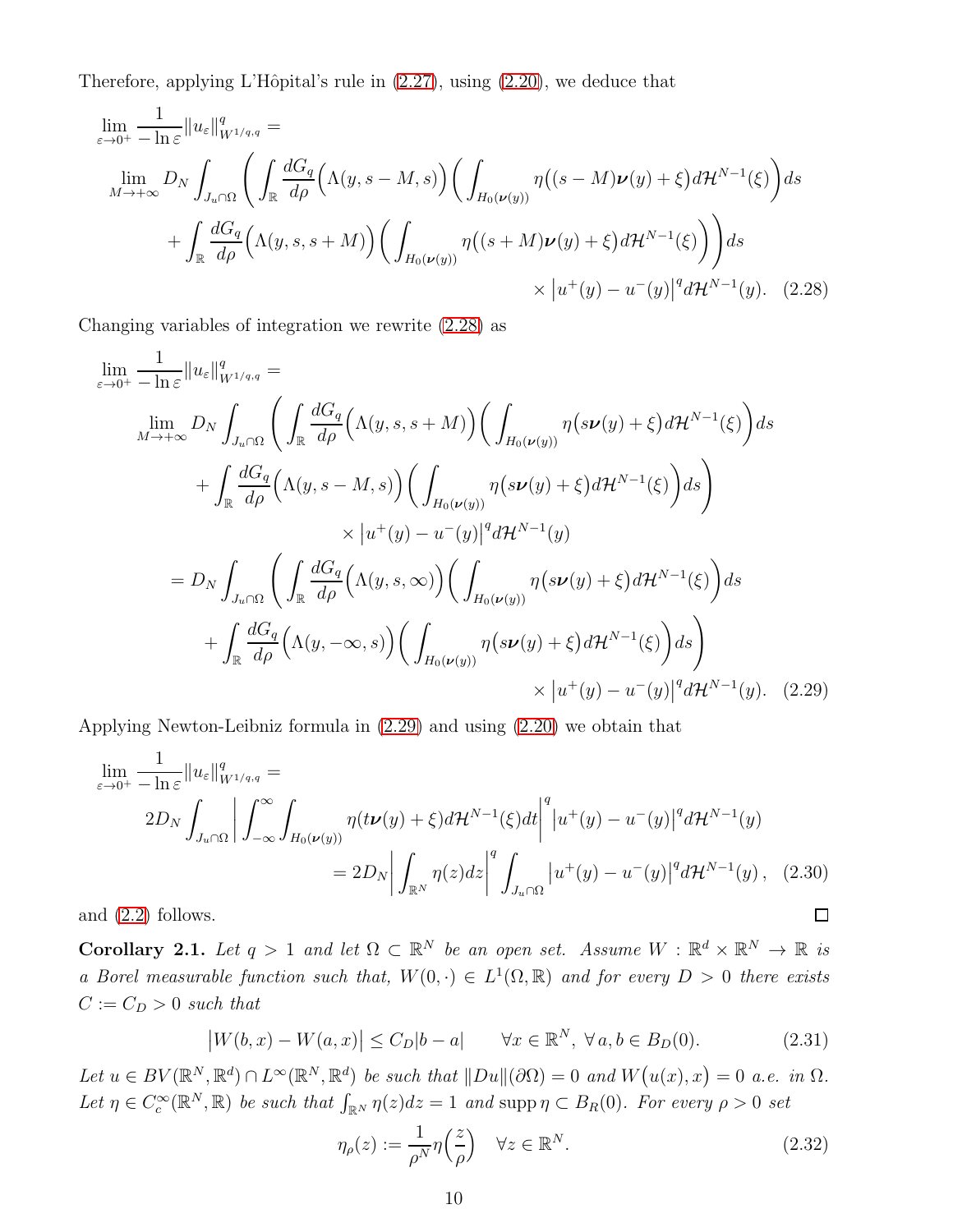Finally, for every  $x \in \mathbb{R}^N$  and every  $\varepsilon > 0$  define

$$
u_{\rho,\varepsilon}(x) := \frac{1}{\varepsilon^N} \int_{\mathbb{R}^N} \eta_\rho \Big( \frac{y-x}{\varepsilon} \Big) u(y) dy = \int_{\mathbb{R}^N} \eta(z) u(x + \varepsilon \rho z) dz = \int_{B_R(0)} \eta(z) u(x + \varepsilon \rho z) dz. \tag{2.33}
$$

Then,

<span id="page-10-2"></span>
$$
\lim_{\rho \to 0^{+}} \left\{ \limsup_{\varepsilon \to 0^{+}} \left( \frac{1}{-\ln(\varepsilon)} \left( \|u_{\rho,\varepsilon}\|_{W^{1/q,q}(\mathbb{R}^{N},\mathbb{R}^{d})}^{q} - \|u_{\rho,\varepsilon}\|_{W^{1/q,q}(\mathbb{R}^{N}\setminus\overline{\Omega},\mathbb{R}^{d})}^{q} \right) + \frac{1}{\varepsilon} \int_{\Omega} W\left(u_{\rho,\varepsilon}(x),x\right) dx \right) \right\}
$$
\n
$$
= \lim_{\rho \to 0^{+}} \left\{ \limsup_{\varepsilon \to 0^{+}} \left( \frac{1}{-\ln(\varepsilon)} \|u_{\rho,\varepsilon}\|_{W^{1/q,q}(\Omega,\mathbb{R}^{d})}^{q} + \frac{1}{\varepsilon} \int_{\Omega} W\left(u_{\rho,\varepsilon}(x),x\right) dx \right) \right\}
$$
\n
$$
= \left( \int_{\mathbb{R}^{N-1}} \frac{2}{\left( \sqrt{1+|v|^{2}} \right)^{N+1}} dv \right) \int_{J_{u}\cap\Omega} |u^{+}(y) - u^{-}(y)|^{q} d\mathcal{H}^{N-1}(y). \quad (2.34)
$$

*Proof.* Since  $\int_{\mathbb{R}^N} \eta_\rho(z) dz = 1$ , applying Proposition [2.1,](#page-3-4) first for  $\mathbb{R}^N$ , then for  $\mathbb{R}^N \setminus \overline{\Omega}$ , and finally for  $\Omega$ , yields, for every  $\rho > 0$ ,

$$
\lim_{\varepsilon \to 0^{+}} \frac{1}{-\ln(\varepsilon)} \Big( \|u_{\rho,\varepsilon}\|_{W^{1/q,q}(\mathbb{R}^{N},\mathbb{R}^{d})}^{q} - \|u_{\rho,\varepsilon}\|_{W^{1/q,q}(\mathbb{R}^{N}\setminus\overline{\Omega},\mathbb{R}^{d})}^{q} \Big)
$$
\n
$$
= 2D_{N} \left( \int_{J_{u}} |u^{+}(y) - u^{-}(y)|^{q} d\mathcal{H}^{N-1}(y) - \int_{J_{u} \cap(\mathbb{R}^{N}\setminus\overline{\Omega})} |u^{+}(y) - u^{-}(y)|^{q} d\mathcal{H}^{N-1}(y) \right)
$$
\n
$$
= 2D_{N} \int_{J_{u} \cap \Omega} |u^{+}(y) - u^{-}(y)|^{q} d\mathcal{H}^{N-1}(y) = \lim_{\varepsilon \to 0^{+}} \left( \frac{1}{-\ln(\varepsilon)} \|u_{\rho,\varepsilon}\|_{W^{1/q,q}(\Omega,\mathbb{R}^{d})}^{q} \right), \quad (2.35)
$$

where  $D_N$  is the constant defined in [\(2.25\)](#page-8-3). On the other hand, since  $W(u(x), x) = 0$  a.e. in  $\Omega$ and  $u \in L^{\infty}$ , by  $(2.31)$  we get that

$$
\left| \frac{1}{\varepsilon} \int_{\Omega} W\Big(u_{\rho,\varepsilon}(x),x\Big) dx \right| = \left| \frac{1}{\varepsilon} \int_{\Omega} \Big( W\big(u_{\rho,\varepsilon}(x),x\big) - W\big(u(x),x\big) \Big) dx \right| \leq C \int_{\mathbb{R}^N} \frac{1}{\varepsilon} \Big| u_{\rho,\varepsilon}(x) - u(x) \Big| dx
$$
  
\n
$$
\leq C \int_{B_R(0)} |\eta(z)| \Big( \int_{\mathbb{R}^N} \frac{1}{\varepsilon} \Big| u(x + \varepsilon \rho z) - u(x) \Big| dx \Big) dz
$$
  
\n
$$
= C \rho \int_{B_R(0)} |z| |\eta(z)| \Big( \int_{\mathbb{R}^N} \frac{1}{\varepsilon \rho |z|} \Big| u(x + \varepsilon \rho z) - u(x) \Big| dx \Big) dz, \quad (2.36)
$$

for some constant  $C > 0$ , independent of  $\varepsilon$  and  $\rho$ . Thus, taking into account the following well known uniform bound from the theory of BV functions,

<span id="page-10-3"></span>
$$
\int_{\mathbb{R}^N} \frac{1}{\rho \varepsilon |z|} \left| u(x + \rho \varepsilon z) - u(x) \right| dx \le C_0 \|Du\|(\mathbb{R}^N) \quad \forall z \in \mathbb{R}^N, \forall \rho, \varepsilon > 0,
$$
\n(2.37)

we obtain that

<span id="page-10-0"></span>
$$
\limsup_{\varepsilon \to 0^+} \left| \frac{1}{\varepsilon} \int_{\Omega} W\Big(u_{\rho,\varepsilon}(x),x\Big) dx \right| \le CC_0 \|Du\| (\mathbb{R}^N) \rho \int_{B_R(0)} |z| |\eta(z)| dz = O(\rho). \tag{2.38}
$$

By [\(2.38\)](#page-10-0) and [\(2.35\)](#page-10-1) we finally derive [\(2.34\)](#page-10-2).

<span id="page-10-1"></span> $\Box$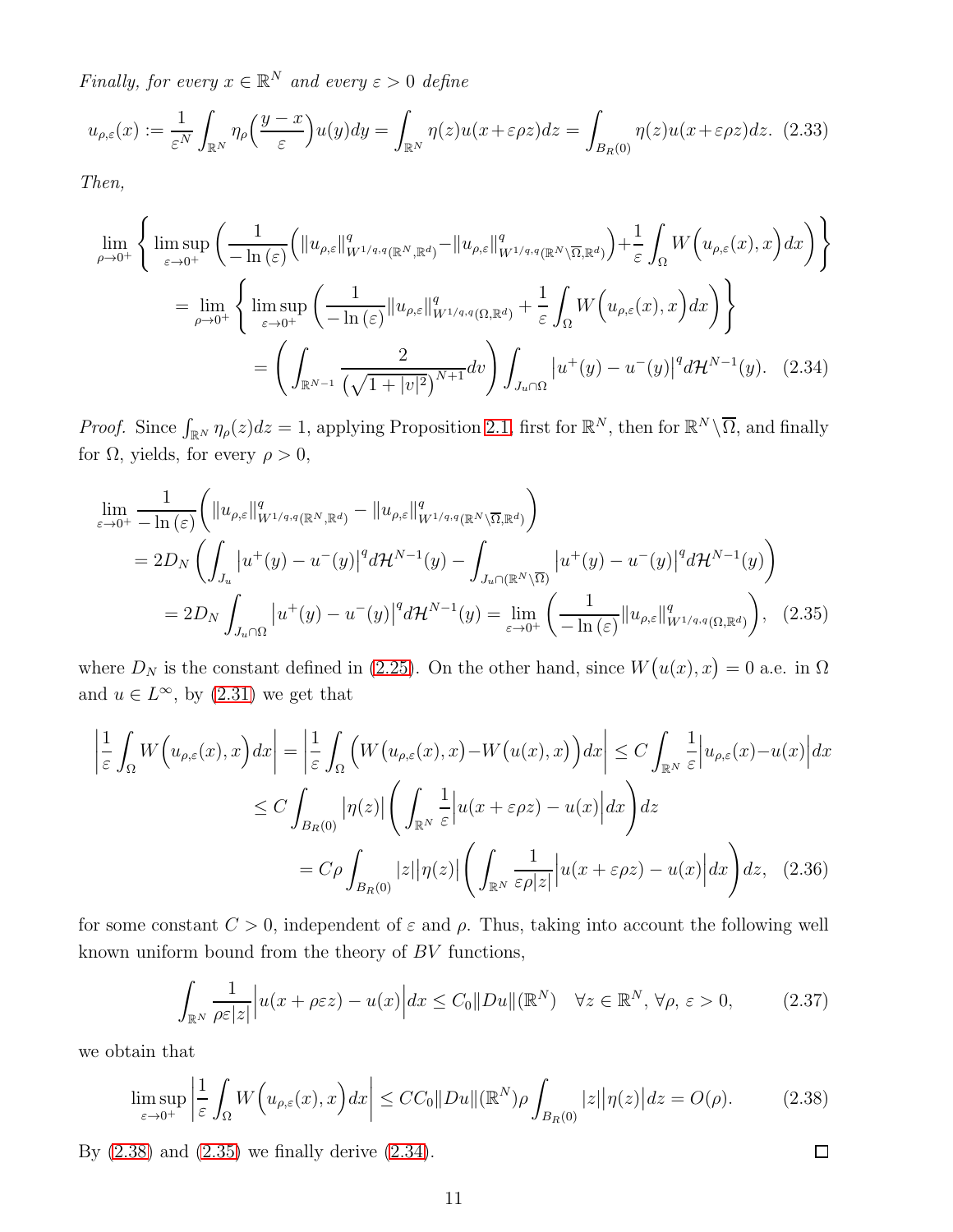Proof of Theorem [1.3.](#page-3-0) Let  $\eta$ ,  $\eta_{\rho}$  and  $u_{\rho,\varepsilon}$  be defined as in Corollary [2.1.](#page-9-3) Then  $u_{\rho,\varepsilon} \in C^{\infty}(\mathbb{R}^N, \mathbb{R}^d) \cap$  $W^{1,1}(\mathbb{R}^N,\mathbb{R}^d)\cap W^{1,\infty}(\mathbb{R}^N,\mathbb{R}^d)$  and by Corollary [2.1](#page-9-3) we have

$$
\lim_{\rho \to 0^{+}} \left\{ \limsup_{\varepsilon \to 0^{+}} \left( \frac{1}{-\ln(\varepsilon)} \left( \|u_{\rho,\varepsilon}\|_{W^{1/q,q}(\mathbb{R}^{N},\mathbb{R}^{d})}^{q} - \|u_{\rho,\varepsilon}\|_{W^{1/q,q}(\mathbb{R}^{N}\setminus\overline{\Omega},\mathbb{R}^{d})}^{q} \right) + \frac{1}{\varepsilon} \int_{\Omega} W\left(u_{\rho,\varepsilon}(x),x\right) dx \right) \right\}
$$
\n
$$
= \lim_{\rho \to 0^{+}} \left\{ \limsup_{\varepsilon \to 0^{+}} \left( \frac{1}{-\ln \varepsilon} \|u_{\rho,\varepsilon}\|_{W^{1/q,q}(\Omega,\mathbb{R}^{d})}^{q} + \frac{1}{\varepsilon} \int_{\Omega} W\left(u_{\rho,\varepsilon}(x),x\right) dx \right) \right\}
$$
\n
$$
= \left( \int_{\mathbb{R}^{N-1}} \frac{2}{\left( \sqrt{1+|v|^{2}} \right)^{N+1}} dv \right) \int_{J_{u}\cap\Omega} |u^{+}(y) - u^{-}(y)|^{q} d\mathcal{H}^{N-1}(y). \quad (2.39)
$$

Clearly, for every  $x \in \mathbb{R}^N$  we have  $A \cdot \nabla u_{\rho,\varepsilon}(x) = 0$  and  $u_{\rho,\varepsilon}(x) \to u(x)$  strongly in  $L^p(\mathbb{R}^N, \mathbb{R}^d)$ as  $\varepsilon \to 0^+$  for every fixed  $\rho$  and p. Therefore, by the above and by [\(2.39\)](#page-11-0) we can complete the proof of the first assertion of the theorem using a standard diagonal argument.

It remains to show the second assertion of the theorem, namely, that in the case  $A \equiv 0$  we can construct  $\psi_{\varepsilon}$  satisfying the additional condition [\(1.15\)](#page-3-5). Let  $\varphi \in C_c^{\infty}(\mathbb{R}^N, \mathbb{R})$  be such that  $\int_{\Omega} \varphi(x) dx = 1$ . Define

<span id="page-11-1"></span><span id="page-11-0"></span>
$$
\tilde{u}_{\rho,\varepsilon}(x) := u_{\rho,\varepsilon}(x) - \varphi(x)c_{\varepsilon,\rho},\tag{2.40}
$$

where

$$
c_{\varepsilon,\rho} := \int_{\Omega} u_{\rho,\varepsilon}(y) dy - \int_{\Omega} u(y) dy.
$$
 (2.41)

In particular,

$$
\int_{\Omega} \tilde{u}_{\rho,\varepsilon}(x)dx = \int_{\Omega} u(x)dx,\tag{2.42}
$$

and  $\lim_{\varepsilon \to 0^+} c_{\varepsilon,\rho} = 0$ . On the other hand, since  $W(u(x), x) = 0$  a.e. in  $\Omega, W(b, x)$  is nonnegative and  $W(b, x)$  is differentiable with respect to the b variable, we have

<span id="page-11-2"></span>
$$
\nabla_b W(u(x), x) = 0 \quad \text{a.e. in } \Omega. \tag{2.43}
$$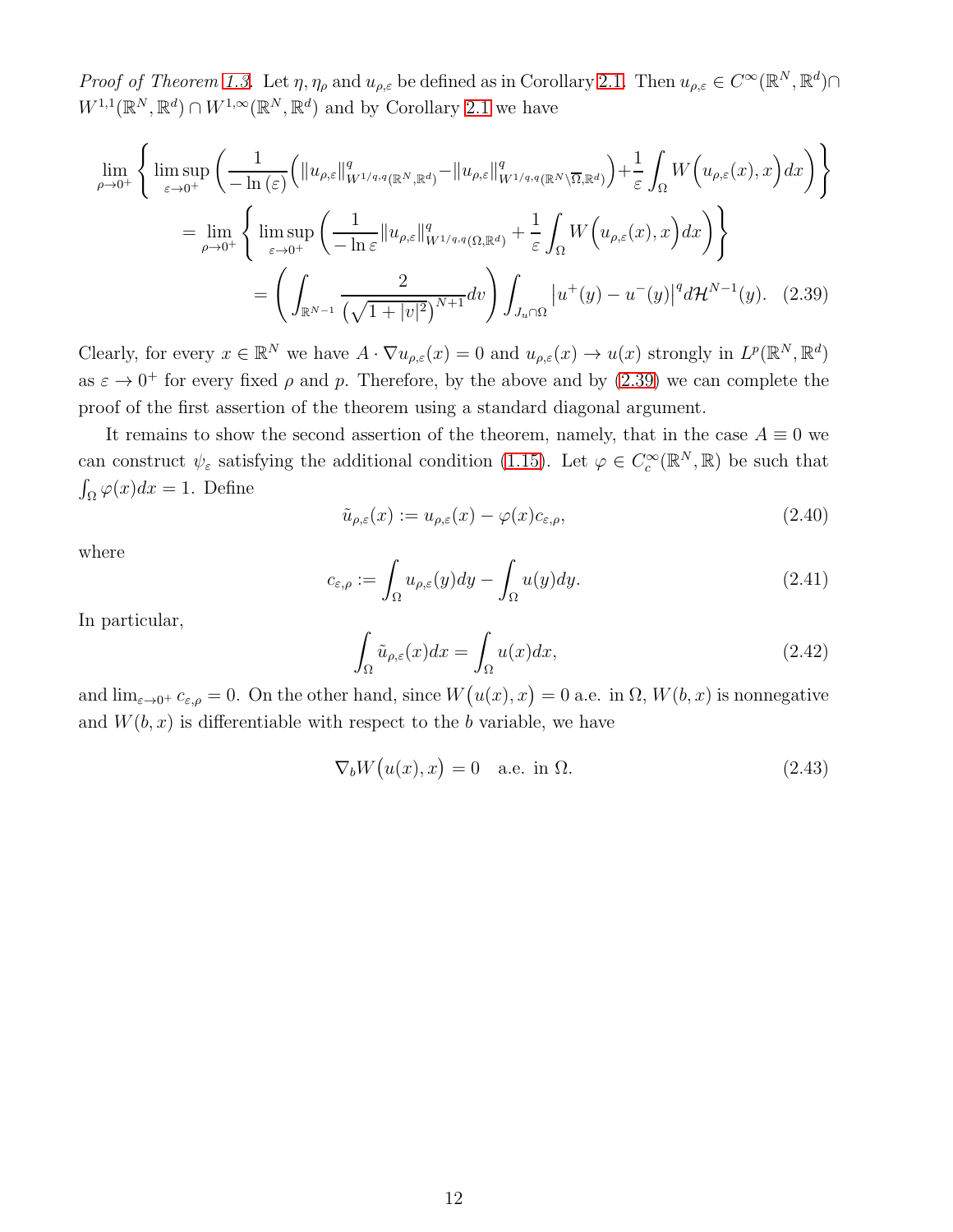Thus, since  $u \in L^{\infty}$ , by  $(2.40)$  we get that

$$
\left| \frac{1}{\varepsilon} \int_{\Omega} \left( W(\tilde{u}_{\rho,\varepsilon}(x),x) - W(u_{\rho,\varepsilon}(x),x) \right) dx \right| = \left| \frac{c_{\varepsilon,\rho}}{\varepsilon} \cdot \int_{0}^{1} \int_{\Omega} \nabla_{b} W(u_{\rho,\varepsilon}(x) - s\varphi(x)c_{\varepsilon,\rho},x) \varphi(x) dx ds \right|
$$
  
\n
$$
\leq C \left( \int_{\mathbb{R}^{N}} \frac{1}{\varepsilon} \left| u_{\rho,\varepsilon}(x) - u(x) \right| dx \right) \left| \int_{0}^{1} \int_{\Omega} \nabla_{b} W(u_{\rho,\varepsilon}(x) - s\varphi(x)c_{\varepsilon,\rho},x) \varphi(x) dx ds \right|
$$
  
\n
$$
\leq C \left( \int_{B_{R}(0)} |\eta(z)| \left( \int_{\mathbb{R}^{N}} \frac{1}{\varepsilon} \left| u(x + \varepsilon \rho z) - u(x) \right| dx \right) dz \right) \times
$$
  
\n
$$
\times \left| \int_{0}^{1} \int_{\Omega} \nabla_{b} W(u_{\rho,\varepsilon}(x) - s\varphi(x)c_{\varepsilon,\rho},x) \varphi(x) dx ds \right|
$$
  
\n
$$
= C \rho \left( \int_{B_{R}(0)} |z| |\eta(z)| \left( \int_{\mathbb{R}^{N}} \frac{1}{\varepsilon \rho |z|} \left| u(x + \varepsilon \rho z) - u(x) \right| dx \right) dz \right) \times
$$
  
\n
$$
\times \left| \int_{0}^{1} \int_{\Omega} \nabla_{b} W(u_{\rho,\varepsilon}(x) - s\varphi(x)c_{\varepsilon,\rho},x) \varphi(x) dx ds \right|.
$$
 (2.44)

On the other hand, taking into account [\(2.37\)](#page-10-3) and using the Dominated Convergence Theorem and [\(2.43\)](#page-11-2), we obtain that

$$
\limsup_{\varepsilon \to 0+} \left( \int_{B_R(0)} |z| |\eta(z)| \left( \int_{\mathbb{R}^N} \frac{1}{\varepsilon \rho |z|} \left| u(x + \varepsilon \rho z) - u(x) \right| dx \right) dz \right) \times
$$
\n
$$
\times \left| \int_0^1 \int_{\Omega} \nabla_b W \left( u_{\rho, \varepsilon}(x) - s \varphi(x) c_{\varepsilon, \rho}, x \right) \varphi(x) dx ds \right| \leq C_0 \left( \|Du\|(\mathbb{R}^n) \right) \left( \int_{B_R(0)} |z| |\eta(z)| dz \right) \times
$$
\n
$$
\times \left| \int_0^1 \int_{\Omega} \nabla_b W \left( \lim_{\varepsilon \to 0+} u_{\rho, \varepsilon}(x) - s \varphi(x) \lim_{\varepsilon \to 0+} c_{\varepsilon, \rho}, x \right) \varphi(x) dx ds \right|
$$
\n
$$
= C_0 \left( \|Du\|(\mathbb{R}^n) \right) \left( \int_{B_R(0)} |z| |\eta(z)| dz \right) \left| \int_{\Omega} \nabla_b W \left( u(x), x \right) \varphi(x) dx \right| = 0. \quad (2.45)
$$

Using  $(2.45)$  in  $(2.44)$  yields

<span id="page-12-3"></span><span id="page-12-2"></span><span id="page-12-1"></span><span id="page-12-0"></span>
$$
\limsup_{\varepsilon \to 0+} \left| \frac{1}{\varepsilon} \int_{\Omega} \left( W\big(\tilde{u}_{\rho,\varepsilon}(x), x\big) - W\big(u_{\rho,\varepsilon}(x), x\big) \right) dx \right| = 0. \tag{2.46}
$$

Plugging [\(2.46\)](#page-12-2) into [\(2.39\)](#page-11-0) we get that

$$
\lim_{\rho \to 0^{+}} \left\{ \limsup_{\varepsilon \to 0^{+}} \left( \frac{1}{-\ln(\varepsilon)} \left( \|\tilde{u}_{\rho,\varepsilon}\|_{W^{1/q,q}(\mathbb{R}^{N},\mathbb{R}^{d})}^{q} - \|\tilde{u}_{\rho,\varepsilon}\|_{W^{1/q,q}(\mathbb{R}^{N}\setminus\overline{\Omega},\mathbb{R}^{d})}^{q} \right) + \frac{1}{\varepsilon} \int_{\Omega} W\left(\tilde{u}_{\rho,\varepsilon}(x),x\right) dx \right) \right\}
$$
\n
$$
= \lim_{\rho \to 0^{+}} \left\{ \limsup_{\varepsilon \to 0^{+}} \left( \frac{1}{-\ln \varepsilon} \|\tilde{u}_{\rho,\varepsilon}\|_{W^{1/q,q}(\Omega,\mathbb{R}^{d})}^{q} + \frac{1}{\varepsilon} \int_{\Omega} W\left(\tilde{u}_{\rho,\varepsilon}(x),x\right) dx \right) \right\}
$$
\n
$$
= \left( \int_{\mathbb{R}^{N-1}} \frac{2}{\left(\sqrt{1+|v|^{2}}\right)^{N+1}} dv \right) \int_{J_{u}\cap\Omega} |u^{+}(y) - u^{-}(y)|^{q} d\mathcal{H}^{N-1}(y). \quad (2.47)
$$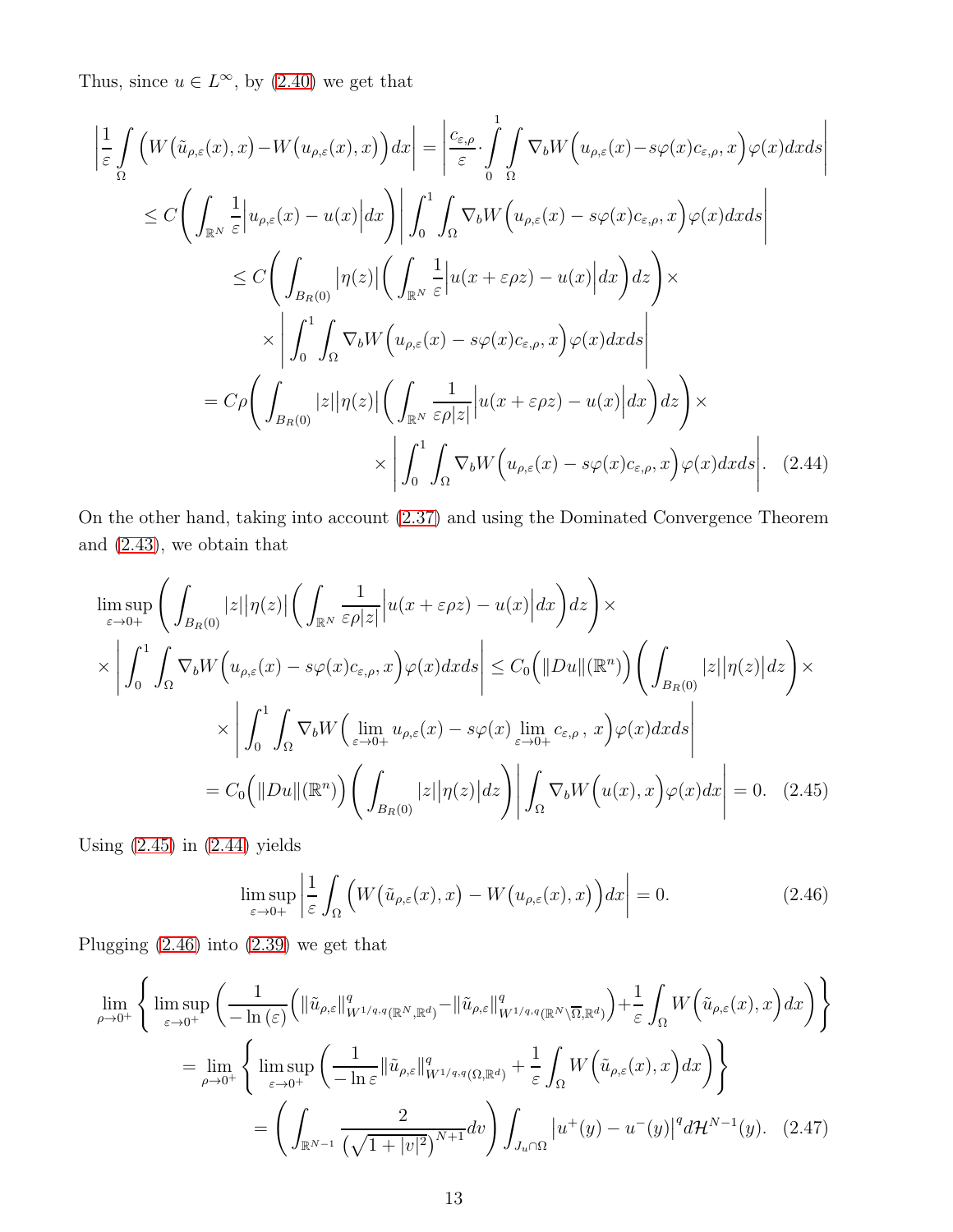Moreover,  $\tilde{u}_{\rho,\varepsilon} \to u$  strongly in  $L^p(\mathbb{R}^N,\mathbb{R}^d)$  as  $\varepsilon \to 0^+$  for every fixed  $\rho$  and p. Therefore, by the above and [\(2.47\)](#page-12-3) we complete again the proof by a standard diagonal argument.  $\Box$ 

The next lemma is needed for the proof of Theorem [1.2](#page-1-0) (in the general case  $\eta \in W^{1,1}$ ).

<span id="page-13-5"></span>**Lemma 2.1.** Let  $\Omega \subset \mathbb{R}^N$  be an open set and let  $u \in BV(\mathbb{R}^N, \mathbb{R}^d) \cap L^{\infty}(\mathbb{R}^N, \mathbb{R}^d)$ . For  $\eta \in$  $W^{1,1}(\mathbb{R}^N,\mathbb{R})$ , every  $x \in \mathbb{R}^N$  and every  $\varepsilon > 0$  define

<span id="page-13-4"></span><span id="page-13-0"></span>
$$
u_{\varepsilon}(x) := \frac{1}{\varepsilon^N} \int_{\mathbb{R}^N} \eta\left(\frac{y-x}{\varepsilon}\right) u(y) dy = \int_{\mathbb{R}^N} \eta(z) u(x + \varepsilon z) dz.
$$
 (2.48)

Then, for every  $q > 1$  and for every  $\varepsilon \in (0, 1)$  we have

$$
\frac{1}{\omega_{N-1}|\ln \varepsilon|} \int_{\Omega} \bigg( \int_{\Omega} \frac{|u_{\varepsilon}(x) - u_{\varepsilon}(y)|^{q}}{|x - y|^{N+1}} dy \bigg) dx \leq \frac{2^{q} \|u\|_{L^{1}(\mathbb{R}^{N}, \mathbb{R}^{d})} \|u\|_{L^{\infty}(\mathbb{R}^{N}, \mathbb{R}^{d})}^{q-1} \|\eta\|_{L^{1}(\mathbb{R}^{N}, \mathbb{R})}}{\ln \varepsilon} + \frac{\big(3\|u\|_{L^{\infty}(\mathbb{R}^{N}, \mathbb{R}^{d})} \|\eta\|_{W^{1,1}(\mathbb{R}^{N}, \mathbb{R})} \big)^{q-1} \|\eta\|_{L^{1}(\mathbb{R}^{N}, \mathbb{R})} \|Du\|(\mathbb{R}^{N})}{(q-1) |\ln \varepsilon|} + \big(3\|u\|_{L^{\infty}(\mathbb{R}^{N}, \mathbb{R}^{d})} \|\eta\|_{W^{1,1}(\mathbb{R}^{N}, \mathbb{R})} \big)^{q-1} \|\eta\|_{L^{1}(\mathbb{R}^{N}, \mathbb{R})} \|Du\|(\mathbb{R}^{N}), \quad (2.49)
$$

where  $\omega_{N-1}$  denotes the surface area of the unit ball in  $\mathbb{R}^N$ .

*Proof.* Assume first that  $\eta(z) \in C_c^{\infty}(\mathbb{R}^N, \mathbb{R})$ . Then, by [\(2.48\)](#page-13-0) we have

<span id="page-13-2"></span><span id="page-13-1"></span>
$$
\varepsilon \nabla u_{\varepsilon}(x) = -\frac{1}{\varepsilon^N} \int_{\mathbb{R}^N} \nabla \eta \left( \frac{y - x}{\varepsilon} \right) u(y) dy = -\int_{\mathbb{R}^N} \nabla \eta(z) u(x + \varepsilon z) dz. \tag{2.50}
$$

By  $(2.48)$  and  $(2.50)$  we get that

$$
||u_{\varepsilon}||_{L^{\infty}(\mathbb{R}^{N},\mathbb{R}^{d})} + ||\varepsilon \nabla u_{\varepsilon}||_{L^{\infty}(\mathbb{R}^{N},\mathbb{R}^{d})} \leq ||u||_{L^{\infty}(\mathbb{R}^{N},\mathbb{R}^{d})} ||\eta||_{W^{1,1}(\mathbb{R}^{N},\mathbb{R})} \text{ and}
$$
  

$$
||u_{\varepsilon}||_{L^{q}(\mathbb{R}^{N},\mathbb{R}^{d})}^{q} \leq ||u||_{L^{1}(\mathbb{R}^{N},\mathbb{R}^{d})} ||u||_{L^{\infty}(\mathbb{R}^{N},\mathbb{R}^{d})}^{q-1} ||\eta||_{L^{1}(\mathbb{R}^{N},\mathbb{R})}^{q} \qquad \forall \varepsilon > 0, \forall q \in [1,+\infty).
$$
 (2.51)

Next, for every  $\varepsilon \in (0,1)$  we have

<span id="page-13-3"></span>
$$
\int_{\Omega} \left( \int_{\Omega} \frac{|u_{\varepsilon}(x) - u_{\varepsilon}(y)|^{q}}{|x - y|^{N+1}} dy \right) dx \leq \int_{\mathbb{R}^{N}} \left( \int_{\mathbb{R}^{N}} \frac{|u_{\varepsilon}(x) - u_{\varepsilon}(y)|^{q}}{|x - y|^{N+1}} dy \right) dx =
$$
\n
$$
\int_{\mathbb{R}^{N}} \left( \int_{\mathbb{R}^{N}} \frac{|u_{\varepsilon}(x + y) - u_{\varepsilon}(x)|^{q}}{|y|^{N+1}} dy \right) dx = \int_{\mathbb{R}^{N}} \left( \int_{B_{\varepsilon}(0)} \frac{|u_{\varepsilon}(x + y) - u_{\varepsilon}(x)|^{q}}{|y|^{N+1}} dy \right) dx
$$
\n
$$
+ \int_{\mathbb{R}^{N}} \left( \int_{B_{1}(0) \setminus B_{\varepsilon}(0)} \frac{|u_{\varepsilon}(x + y) - u_{\varepsilon}(x)|^{q}}{|y|^{N+1}} dy \right) dx + \int_{\mathbb{R}^{N}} \left( \int_{\mathbb{R}^{N} \setminus B_{1}(0)} \frac{|u_{\varepsilon}(x + y) - u_{\varepsilon}(x)|^{q}}{|y|^{N+1}} dy \right) dx
$$
\n
$$
= \int_{B_{\varepsilon}(0)} \frac{1}{|y|^{N+1-q}} \left( \int_{\mathbb{R}^{N}} \frac{|u_{\varepsilon}(x + y) - u_{\varepsilon}(x)|^{q}}{|y|^{q}} dx \right) dy + \int_{B_{1}(0) \setminus B_{\varepsilon}(0)} \frac{1}{|y|^{N}} \left( \int_{\mathbb{R}^{N}} \frac{|u_{\varepsilon}(x + y) - u_{\varepsilon}(x)|^{q}}{|y|} dx \right) dy + \int_{\mathbb{R}^{N} \setminus B_{1}(0)} \frac{1}{|y|^{N+1}} \left( \int_{\mathbb{R}^{N}} |u_{\varepsilon}(x + y) - u_{\varepsilon}(x)|^{q} dx \right) dy.
$$
\n(2.52)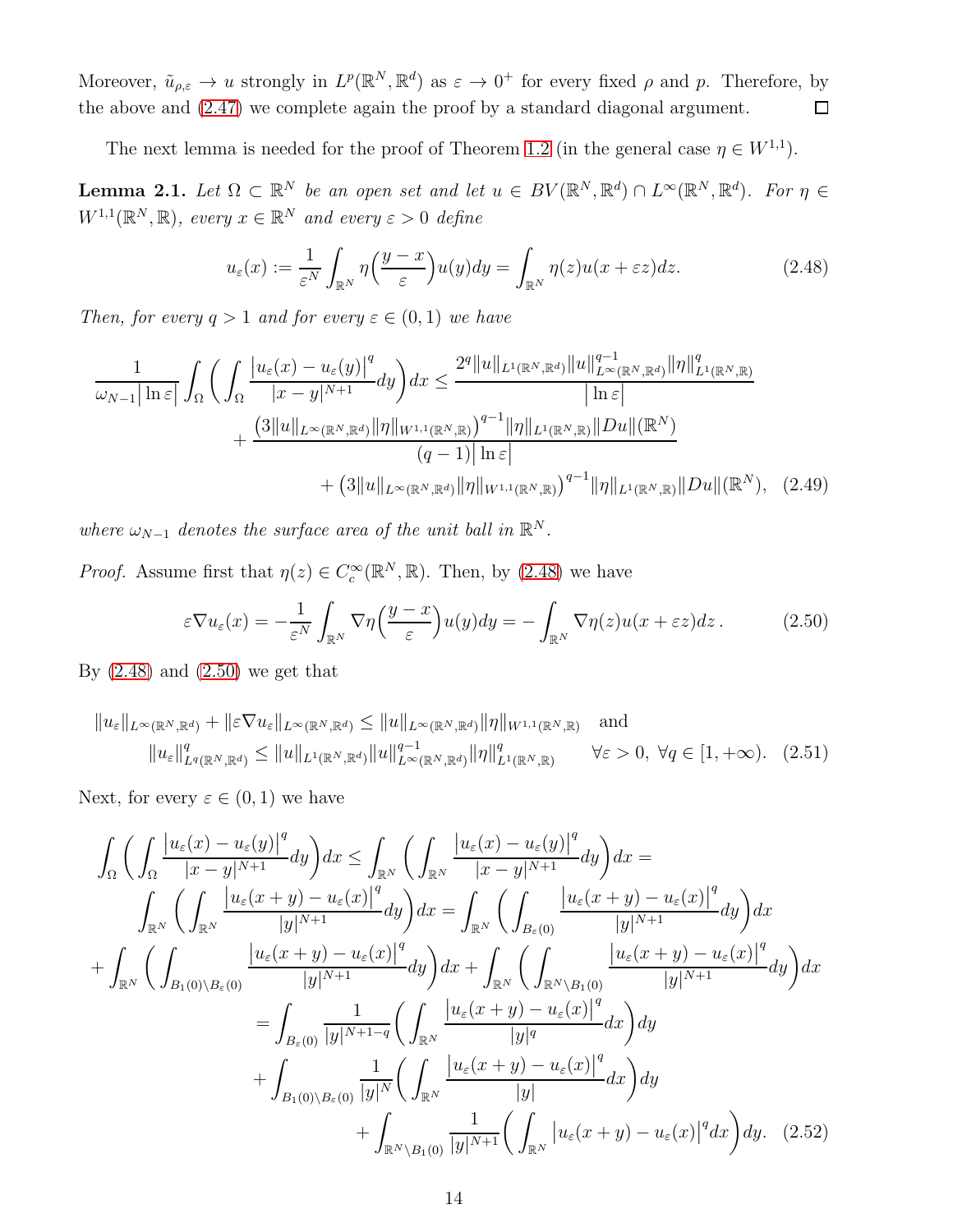On the other hand, [\(2.51\)](#page-13-2) yields

<span id="page-14-0"></span>
$$
\left| u_{\varepsilon}(x+y) - u_{\varepsilon}(x) \right| + \frac{\varepsilon |u_{\varepsilon}(x+y) - u_{\varepsilon}(x)|}{|x-y|} \le 3 \|u\|_{L^{\infty}(\mathbb{R}^N, \mathbb{R}^d)} \|\eta\|_{W^{1,1}(\mathbb{R}^N, \mathbb{R})} \qquad \forall \varepsilon > 0, \ \forall \, x, y \in \mathbb{R}^N.
$$
\n(2.53)

Thus, inserting [\(2.53\)](#page-14-0) into [\(2.52\)](#page-13-3) we deduce that

$$
\int_{\Omega} \bigg( \int_{\Omega} \frac{|u_{\varepsilon}(x) - u_{\varepsilon}(y)|^{q}}{|x - y|^{N+1}} dy \bigg) dx \leq 2^{q} \|u_{\varepsilon}\|_{L^{q}(\mathbb{R}^{N}, \mathbb{R}^{d})}^{q} \int_{\mathbb{R}^{N} \setminus B_{1}(0)} \frac{dy}{|y|^{N+1}} \n+ \frac{(3\|u\|_{L^{\infty}(\mathbb{R}^{N}, \mathbb{R}^{d})} \|\eta\|_{W^{1,1}(\mathbb{R}^{N}, \mathbb{R})})^{q-1}}{\varepsilon^{q-1}} \int_{B_{\varepsilon}(0)} \frac{1}{|y|^{N+1-q}} \bigg( \int_{\mathbb{R}^{N}} \frac{|u_{\varepsilon}(x + y) - u_{\varepsilon}(x)|}{|y|} dx \bigg) dy \n+ (3\|u\|_{L^{\infty}(\mathbb{R}^{N}, \mathbb{R}^{d})} \|\eta\|_{W^{1,1}(\mathbb{R}^{N}, \mathbb{R})})^{q-1} \int_{B_{1}(0) \setminus B_{\varepsilon}(0)} \frac{1}{|y|^{N}} \bigg( \int_{\mathbb{R}^{N}} \frac{|u_{\varepsilon}(x + y) - u_{\varepsilon}(x)|}{|y|} dx \bigg) dy. \tag{2.54}
$$

Inserting  $(2.48)$  into  $(2.54)$  and using the second inequality in  $(2.51)$  we infer,

<span id="page-14-1"></span>
$$
\int_{\Omega} \left( \int_{\Omega} \frac{|u_{\varepsilon}(x) - u_{\varepsilon}(y)|^{q}}{|x - y|^{N+1}} dy \right) dx \leq 2^{q} \|u\|_{L^{1}(\mathbb{R}^{N}, \mathbb{R}^{d})} \|u\|_{L^{\infty}(\mathbb{R}^{N}, \mathbb{R}^{d})}^{q - 1} \|f\|_{L^{1}(\mathbb{R}^{N}, \mathbb{R})}^{q} \int_{\mathbb{R}^{N} \setminus B_{1}(0)} \frac{dy}{|y|^{N+1}} + \frac{(3 \|u\|_{L^{\infty}(\mathbb{R}^{N}, \mathbb{R}^{d})} \|\eta\|_{W^{1,1}(\mathbb{R}^{N}, \mathbb{R})})^{q - 1}}{\varepsilon^{q - 1}} \times \int_{B_{\varepsilon}(0)} \frac{1}{|y|^{N+1-q}} \left( \int_{\mathbb{R}^{N}} |\eta(z)| \int_{\mathbb{R}^{N}} \frac{|u_{\varepsilon}(x + \varepsilon z + y) - u_{\varepsilon}(x + \varepsilon z)|}{|y|} dxdz \right) dy + (3 \|u\|_{L^{\infty}(\mathbb{R}^{N}, \mathbb{R}^{d})} \|\eta\|_{W^{1,1}(\mathbb{R}^{N}, \mathbb{R})})^{q - 1} \times \int_{B_{1}(0) \setminus B_{\varepsilon}(0)} \frac{1}{|y|^{N}} \left( \int_{\mathbb{R}^{N}} |\eta(z)| \int_{\mathbb{R}^{N}} \frac{|u_{\varepsilon}(x + \varepsilon z + y) - u_{\varepsilon}(x + \varepsilon z)|}{|y|} dxdz \right) dy. \tag{2.55}
$$

Taking into account the following well known uniform bound from the theory of BV functions:

$$
\int_{\mathbb{R}^N} \frac{|u(x+\varepsilon z+y)-u(x+\varepsilon z)|}{|y|} dx = \int_{\mathbb{R}^N} \frac{|u(x+y)-u(x)|}{|y|} dx \le \|Du\|(\mathbb{R}^N) \quad \forall y \in \mathbb{R}^N,
$$
\n(2.56)

we rewrite [\(2.55\)](#page-14-2) as

$$
\int_{\Omega} \bigg( \int_{\Omega} \frac{|u_{\varepsilon}(x) - u_{\varepsilon}(y)|^{q}}{|x - y|^{N+1}} dy \bigg) dx \leq 2^{q} \|u\|_{L^{1}(\mathbb{R}^{N}, \mathbb{R}^{d})} \|u\|_{L^{\infty}(\mathbb{R}^{N}, \mathbb{R}^{d})}^{q-1} \| \eta \|_{L^{1}(\mathbb{R}^{N}, \mathbb{R})}^{q} \int_{\mathbb{R}^{N} \setminus B_{1}(0)} \frac{dy}{|y|^{N+1}} + \frac{\big( 3 \|u\|_{L^{\infty}(\mathbb{R}^{N}, \mathbb{R}^{d})} \|\eta\|_{W^{1,1}(\mathbb{R}^{N}, \mathbb{R})} \big)^{q-1}}{\varepsilon^{q-1}} \| \eta \|_{L^{1}(\mathbb{R}^{N}, \mathbb{R})} \|Du\| (\mathbb{R}^{N}) \int_{B_{\varepsilon}(0)} \frac{dy}{|y|^{N+1-q}} + \big( 3 \|u\|_{L^{\infty}(\mathbb{R}^{N}, \mathbb{R}^{d})} \| \eta \|_{W^{1,1}(\mathbb{R}^{N}, \mathbb{R})} \big)^{q-1} \| \eta \|_{L^{1}(\mathbb{R}^{N}, \mathbb{R})} \|Du\| (\mathbb{R}^{N}) \int_{B_{1}(0) \setminus B_{\varepsilon}(0)} \frac{dy}{|y|^{N}}. (2.57)
$$

Computing the integrals on the R.H.S. of [\(2.57\)](#page-14-3) yields [\(2.49\)](#page-13-4) in the case  $\eta \in C_c^{\infty}(\mathbb{R}^N, \mathbb{R})$ .

Next consider the general case  $\eta \in W^{1,1}(\mathbb{R}^N,\mathbb{R})$ . Thanks to the density of  $C_c^{\infty}(\mathbb{R}^N,\mathbb{R})$  in  $W^{1,1}(\mathbb{R}^N,\mathbb{R})$ , there exists a sequence  ${\{\eta_n\}}_{n=1}^{\infty} \subset C_c^{\infty}(\mathbb{R}^N,\mathbb{R})$  such that

<span id="page-14-4"></span><span id="page-14-3"></span><span id="page-14-2"></span>
$$
\lim_{n \to +\infty} \|\eta_n - \eta\|_{W^{1,1}(\mathbb{R}^N, \mathbb{R})} = 0.
$$
\n(2.58)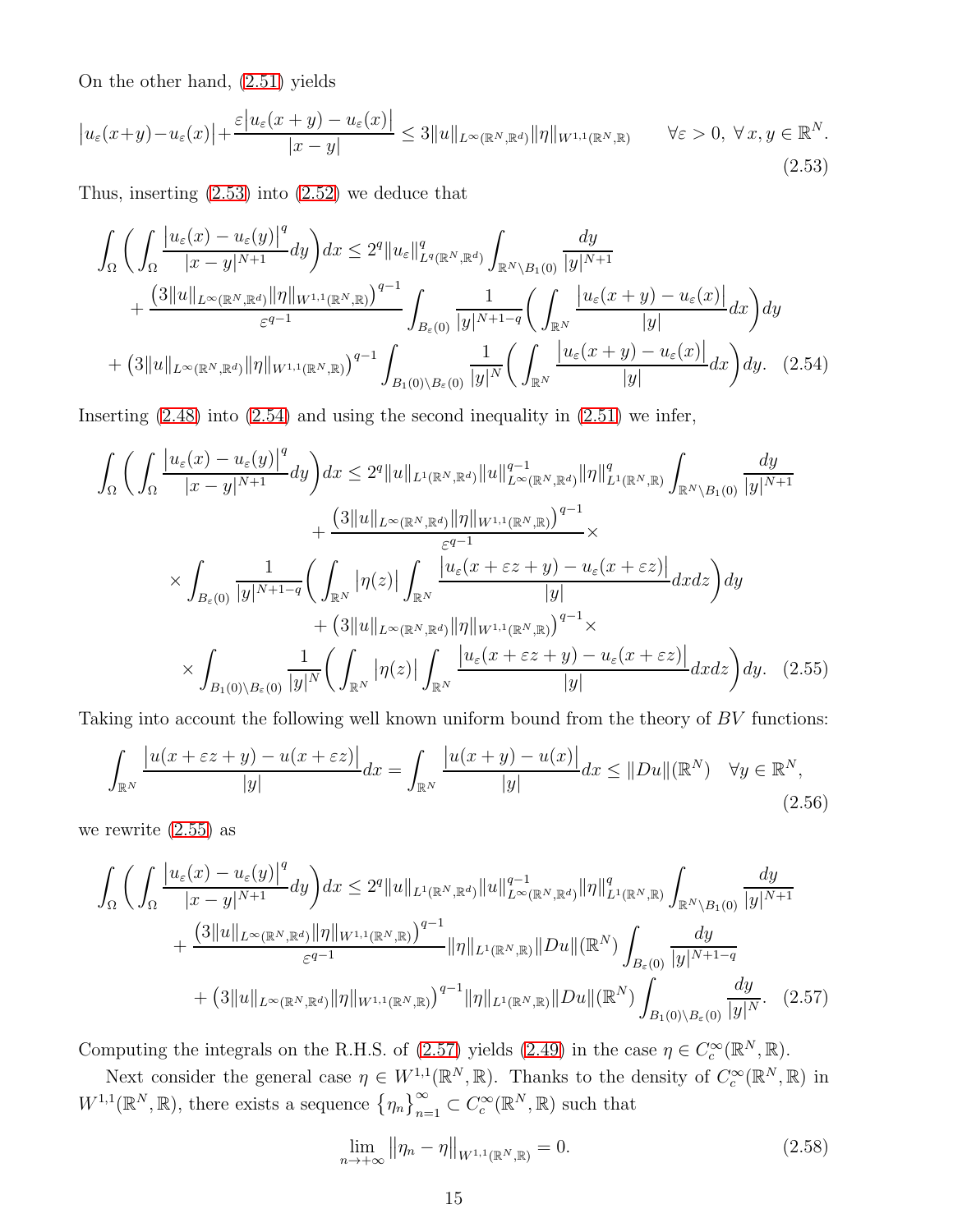Thus if we define

<span id="page-15-2"></span>
$$
u_{n,\varepsilon}(x) := \frac{1}{\varepsilon^N} \int_{\mathbb{R}^N} \eta_n\left(\frac{y-x}{\varepsilon}\right) u(y) dy = \int_{\mathbb{R}^N} \eta_n(z) u(x + \varepsilon z) dz,
$$
 (2.59)

then

<span id="page-15-1"></span>
$$
\lim_{n \to +\infty} u_{n,\varepsilon}(x) = u_{\varepsilon}(x) \quad \forall x \in \mathbb{R}^N, \ \forall \varepsilon > 0.
$$
\n(2.60)

On the other hand, since we proved [\(2.49\)](#page-13-4) for the case  $\eta_n \in C_c^{\infty}(\mathbb{R}^N,\mathbb{R})$ , for every  $q > 1$ , for every  $n = 1, 2, \dots$  and for every  $\varepsilon \in (0, 1)$  we have:

$$
\frac{1}{\omega_{N-1}|\ln \varepsilon|} \int_{\Omega} \bigg( \int_{\Omega} \frac{|u_{n,\varepsilon}(x) - u_{n,\varepsilon}(y)|^{q}}{|x - y|^{N+1}} dy \bigg) dx \leq \frac{2^{q} \|u\|_{L^{1}(\mathbb{R}^{N}, \mathbb{R}^{d})} \|u\|_{L^{\infty}(\mathbb{R}^{N}, \mathbb{R}^{d})}^{q - 1} \| \eta_{n} \|_{L^{1}(\mathbb{R}^{N}, \mathbb{R})}}{\ln \varepsilon} + \frac{\big(3 \|u\|_{L^{\infty}(\mathbb{R}^{N}, \mathbb{R}^{d})} \|\eta_{n} \|_{W^{1,1}(\mathbb{R}^{N}, \mathbb{R})} \big)^{q - 1} \|\eta_{n} \|_{L^{1}(\mathbb{R}^{N}, \mathbb{R})} \|Du\|(\mathbb{R}^{N})}{(q - 1) |\ln \varepsilon|} + \big(3 \|u\|_{L^{\infty}(\mathbb{R}^{N}, \mathbb{R}^{d})} \|\eta_{n} \|_{W^{1,1}(\mathbb{R}^{N}, \mathbb{R})} \big)^{q - 1} \|\eta_{n} \|_{L^{1}(\mathbb{R}^{N}, \mathbb{R})} \|Du\|(\mathbb{R}^{N}). \tag{2.61}
$$

Letting n go to infinity in  $(2.61)$ , using  $(2.58)$  in the R.H.S. and  $(2.60)$  together with Fatou's Lemma in the L.H.S., we obtain [\(2.49\)](#page-13-4) in the general case  $\eta \in W^{1,1}(\mathbb{R}^N,\mathbb{R})$ .  $\Box$ 

*Proof of Theorem [1.2.](#page-1-0)* In the case  $\eta \in C_c^{\infty}(\mathbb{R}^N, \mathbb{R})$  the result follows by Proposition [2.1.](#page-3-4) Next consider the general case  $\eta \in W^{1,1}(\mathbb{R}^N,\mathbb{R})$ . As before, by the density of  $C_c^{\infty}(\mathbb{R}^N,\mathbb{R})$  in  $W^{1,1}(\mathbb{R}^N,\mathbb{R})$ , there exists a sequence  $\{\eta_n\}_{n=1}^{\infty} \subset C_c^{\infty}(\mathbb{R}^N,\mathbb{R})$  such that

<span id="page-15-0"></span>
$$
\lim_{n \to +\infty} \left\| \eta_n - \eta \right\|_{W^{1,1}(\mathbb{R}^N, \mathbb{R})} = 0. \tag{2.62}
$$

Next, as before, define

$$
u_{n,\varepsilon}(x) := \frac{1}{\varepsilon^N} \int_{\mathbb{R}^N} \eta_n\left(\frac{y-x}{\varepsilon}\right) u(y) dy = \int_{\mathbb{R}^N} \eta_n(z) u(x + \varepsilon z) dz.
$$
 (2.63)

Defining  $u_{n,\varepsilon}$  as in [\(2.59\)](#page-15-2) we get by Proposition [2.1,](#page-3-4) for all  $n \ge 1$  (see [\(2.25\)](#page-8-3)),

<span id="page-15-3"></span>
$$
\lim_{\varepsilon \to 0^+} \frac{1}{|\ln \varepsilon|} \|u_{n,\varepsilon}\|_{W^{1/q,q}(\Omega,\mathbb{R}^d)}^q = 2D_N \bigg| \int_{\mathbb{R}^N} \eta_n(z) dz \bigg|^q \int_{J_u \cap \Omega} \left| u^+(x) - u^-(x) \right|^q d\mathcal{H}^{N-1}(x) := L_n,
$$
\n(2.64)

and then

<span id="page-15-4"></span>
$$
\lim_{n \to \infty} L_n = \bar{L} := 2D_N \left| \int_{\mathbb{R}^N} \eta(z) dz \right|^q \int_{J_u \cap \Omega} \left| u^+(x) - u^-(x) \right|^q d\mathcal{H}^{N-1}(x).
$$
\n(2.65)

On the other hand, by Lemma [2.1,](#page-13-5) for all  $n \geq 1$  and every  $\varepsilon \in (0, 1/e)$  we have

$$
\frac{1}{\omega_{N-1}|\ln \varepsilon|} \int_{\Omega} \left( \int_{\Omega} \frac{1}{|x - y|^{N+1}} \left| \left( u_{n,\varepsilon}(x) - u_{n,\varepsilon}(y) \right) - \left( u_{\varepsilon}(x) - u_{\varepsilon}(y) \right) \right|^q dy \right) dx =
$$
\n
$$
\frac{1}{\omega_{N-1}|\ln \varepsilon|} \int_{\Omega} \left( \int_{\Omega} \frac{1}{|x - y|^{N+1}} \left| \left( u_{n,\varepsilon}(x) - u_{\varepsilon}(x) \right) - \left( u_{n,\varepsilon}(y) - u_{\varepsilon}(y) \right) \right|^q dy \right) dx
$$
\n
$$
\leq 2^q \|u\|_{L^1(\mathbb{R}^N, \mathbb{R}^d)} \|u\|_{L^\infty(\mathbb{R}^N, \mathbb{R}^d)}^{q-1} \|\eta_n - \eta\|_{L^1(\mathbb{R}^N, \mathbb{R})}^{q}
$$
\n
$$
+ \frac{\left(3\|u\|_{L^\infty(\mathbb{R}^N, \mathbb{R}^d)} \|\eta_n - \eta\|_{W^{1,1}(\mathbb{R}^N, \mathbb{R})} \right)^{q-1} \|\eta_n - \eta\|_{L^1(\mathbb{R}^N, \mathbb{R})} \|Du\|(\mathbb{R}^N)}{(q-1)} + \left(3\|u\|_{L^\infty(\mathbb{R}^N, \mathbb{R}^d)} \|\eta_n - \eta\|_{W^{1,1}(\mathbb{R}^N, \mathbb{R})} \right)^{q-1} \|\eta_n - \eta\|_{L^1(\mathbb{R}^N, \mathbb{R})} \|Du\|(\mathbb{R}^N) := H_n. \tag{2.66}
$$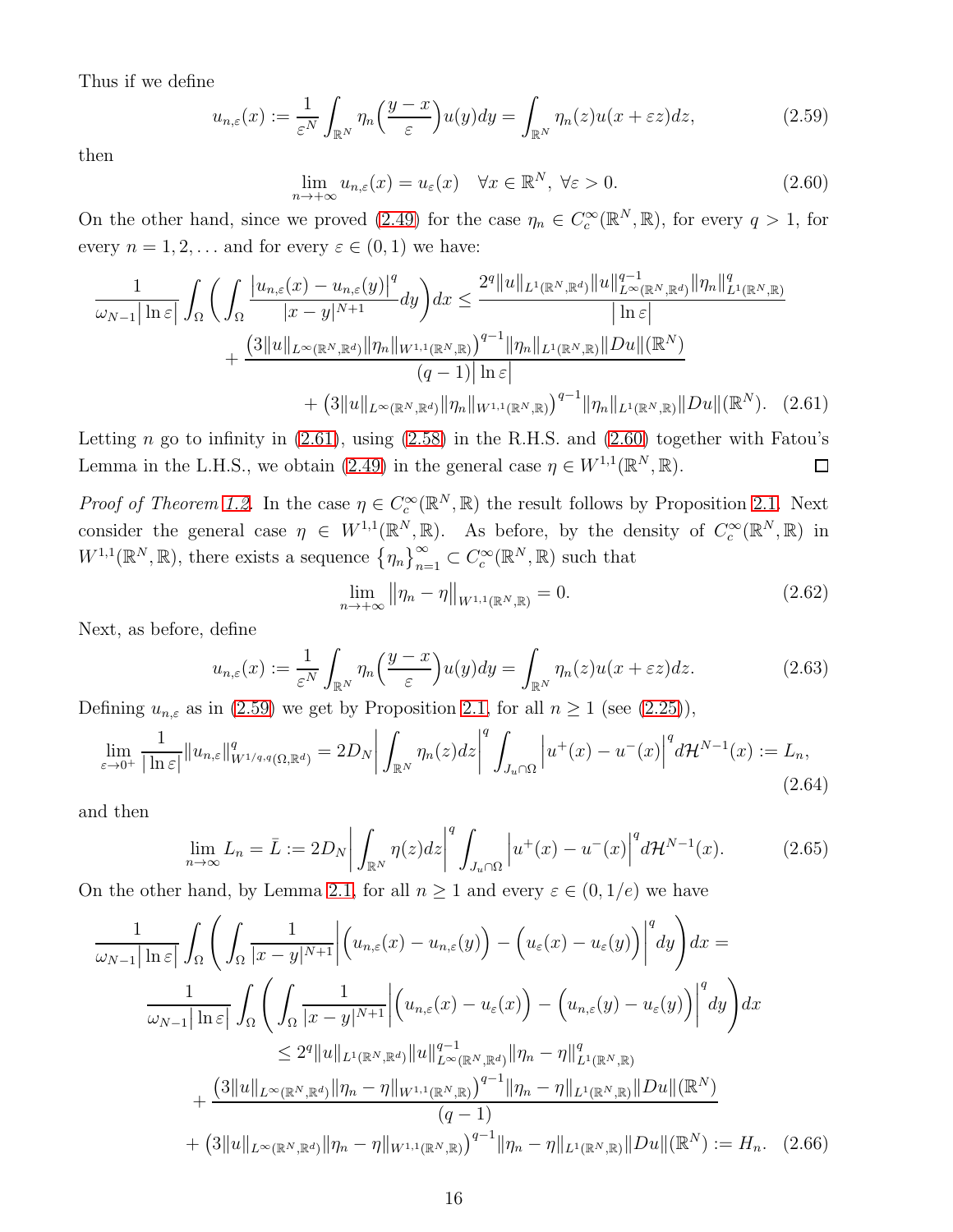Thus, by the triangle inequality we get, for every  $n \geq 1$  and every  $\varepsilon \in (0, 1/e)$ ,

<span id="page-16-2"></span><span id="page-16-1"></span>
$$
\frac{1}{|\ln \varepsilon|^{1/q}}\Big|\|u_{n,\varepsilon}\|_{W^{1/q,q}} - \|u_{\varepsilon}\|_{W^{1/q,q}}\Big| \le \frac{\|u_{n,\varepsilon} - u_{\varepsilon}\|_{W^{1/q,q}}}{|\ln \varepsilon|^{1/q}} \le (\omega_{N-1}H_n)^{1/q}.\tag{2.67}
$$

Then, by [\(2.67\)](#page-16-1) and [\(2.64\)](#page-15-3), for all  $n \ge 1$  we obtain:

$$
\limsup_{\varepsilon \to 0^+} \left| \frac{\|u_{\varepsilon}\|_{W^{1/q,q}}}{|\ln \varepsilon|^{1/q}} - \bar{L}^{1/q}| \right| \le \limsup_{\varepsilon \to 0^+} \frac{1}{|\ln \varepsilon|^{1/q}} \left| \|u_{n,\varepsilon}\|_{W^{1/q,q}} - \|u_{\varepsilon}\|_{W^{1/q,q}} \right|
$$
\n
$$
+ \limsup_{\varepsilon \to 0^+} \left| \frac{\|u_{n,\varepsilon}\|_{W^{1/q,q}}}{|\ln \varepsilon|^{1/q}} - L_n^{1/q}| + |L_n^{1/q} - \bar{L}^{1/q}| \right| \le \left(\omega_{N-1} H_n\right)^{1/q} + 0 + |L_n^{1/q} - \bar{L}^{1/q}|. \tag{2.68}
$$

Letting n go to infinity in [\(2.68\)](#page-16-2), using [\(2.65\)](#page-15-4), the definition of  $\overline{L}$  in (2.65) and the fact that  $\lim_{n\to+\infty} H_n = 0$ , we finally deduce [\(1.8\)](#page-1-2).  $\Box$ 

#### 3 Appendix: Some known results on BV-spaces

In what follows we present some known definitions and results on BV-spaces; some of them were used in the previous sections. We rely mainly on the book [\[4\]](#page-18-11) by Ambrosio, Fusco and Pallara.

**Definition 3.1.** Let  $\Omega$  be a domain in  $\mathbb{R}^N$  and let  $f \in L^1(\Omega, \mathbb{R}^m)$ . We say that  $f \in BV(\Omega, \mathbb{R}^m)$ if the following quantity is finite:

$$
\int_{\Omega} |Df| := \sup \left\{ \int_{\Omega} f \cdot \mathrm{div} \, \varphi \, dx : \, \varphi \in C_c^1(\Omega, \mathbb{R}^{m \times N}), \ |\varphi(x)| \le 1 \ \forall x \right\}.
$$

**Definition 3.2.** Let  $\Omega$  be a domain in  $\mathbb{R}^N$ . Consider a function  $f \in L^1_{loc}(\Omega, \mathbb{R}^m)$  and a point  $x \in \Omega$ .

i) We say that x is an approximate continuity point of f if there exists  $z \in \mathbb{R}^m$  such that

$$
\lim_{\rho \to 0^+} \frac{\int_{B_{\rho}(x)} |f(y) - z| \, dy}{\rho^N} = 0.
$$

In this case we denote z by  $\tilde{f}(x)$ . The set of approximate continuity points of f is denoted by  $G_f$ .

ii) We say that x is an *approximate jump point* of f if there exist  $a, b \in \mathbb{R}^m$  and  $\nu \in S^{N-1}$  such that  $a \neq b$  and

<span id="page-16-0"></span>
$$
\lim_{\rho \to 0^+} \frac{\int_{B_{\rho}(x)} |f(y) - \chi(a, b, \nu)(y)| dy}{\rho^N} = 0,
$$
\n(3.1)

where  $\chi(a, b, \nu)$  is defined by

$$
\chi(a,b,\nu)(y) := \begin{cases} b & \text{if } \nu \cdot y < 0, \\ a & \text{if } \nu \cdot y > 0. \end{cases}
$$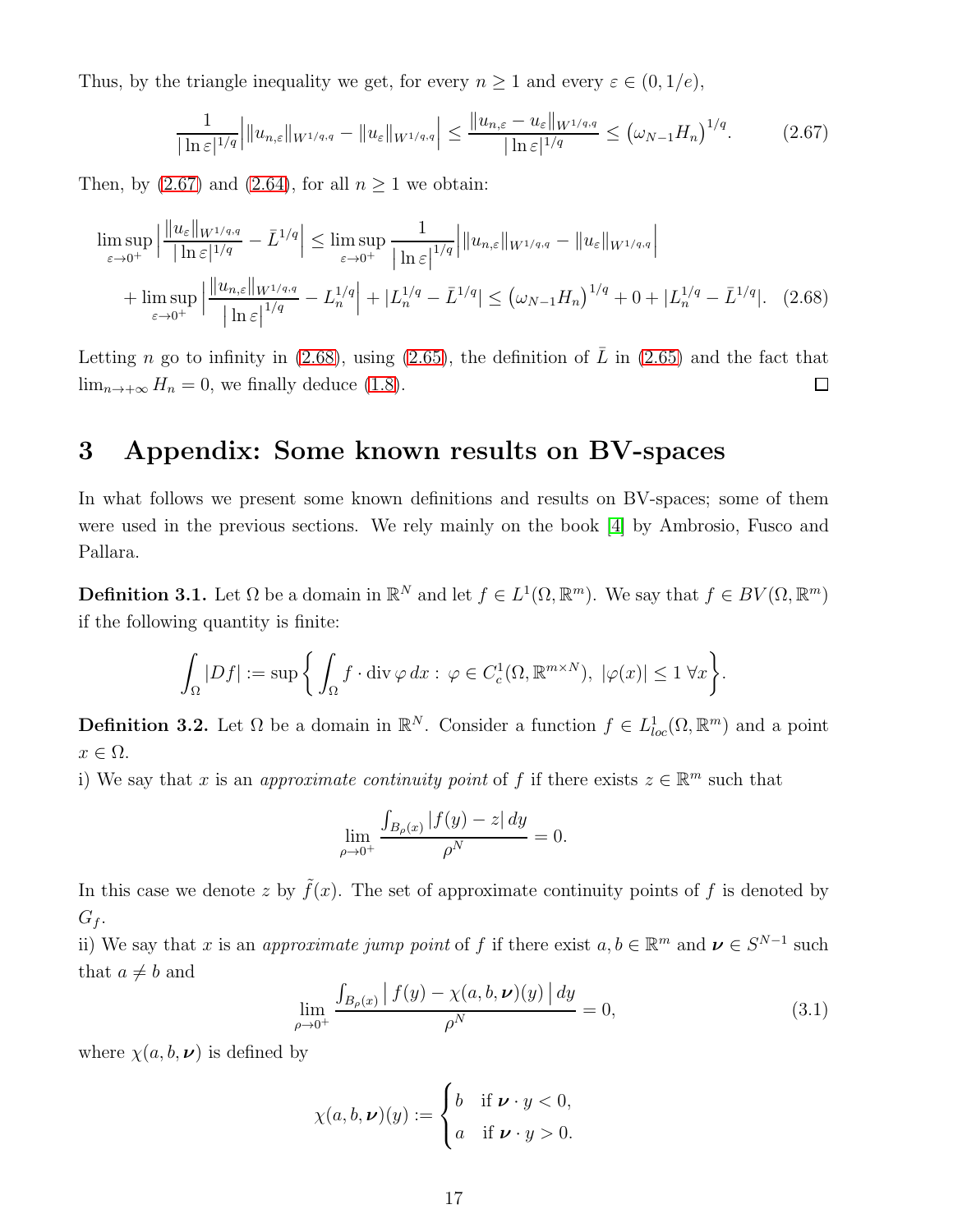The triple  $(a, b, \nu)$ , uniquely determined, up to a permutation of  $(a, b)$  and a change of sign of  $\nu$ , is denoted by  $(f^+(x), f^-(x), \nu_f(x))$ . We shall call  $\nu_f(x)$  the approximate jump vector and we shall sometimes write simply  $\nu(x)$  if the reference to the function f is clear. The set of approximate jump points is denoted by  $J_f$ . A choice of  $\nu(x)$  for every  $x \in J_f$  determines an orientation of  $J_f$ . At an approximate continuity point x, we shall use the convention  $f^+(x)$  $f^-(x) = \tilde{f}(x)$ .

**Theorem 3.1** (Theorems 3.69 and 3.78 from [\[4\]](#page-18-11)). Consider an open set  $\Omega \subset \mathbb{R}^N$  and  $f \in$  $BV(\Omega,\mathbb{R}^m)$ . Then: i)  $\mathcal{H}^{N-1}$ -a.e. point in  $\Omega \setminus J_f$  is a point of approximate continuity of f. ii) The set  $J_f$  is  $\sigma$ - $\mathcal{H}^{N-1}$ -rectifiable Borel set, oriented by  $\nu(x)$ . I.e., the set  $J_f$  is  $\mathcal{H}^{N-1}$   $\sigma$ -finite,

there exist countably many  $C^1$  hypersurfaces  $\{S_k\}_{k=1}^{\infty}$  such that  $\mathcal{H}^{N-1}(J_f \setminus \bigcup^{\infty} S_k) = 0$ , and for  $\mathcal{H}^{N-1}$ -a.e.  $x \in J_f \cap S_k$ , the approximate jump vector  $\nu(x)$  is normal to  $S_k$  at the point x. iii)  $[(f^+ - f^-) \otimes \nu_f](x) \in L^1(J_f, d\mathcal{H}^{N-1}).$ 

**Theorem 3.2** (Theorems 3.92 and 3.78 from [\[4\]](#page-18-11)). Consider an open set  $\Omega \subset \mathbb{R}^N$  and  $f \in$  $BV(\Omega,\mathbb{R}^m)$ . Then, the distributional gradient Df can be decomposed as a sum of two Borel regular finite matrix-valued measures  $\mu_f$  and  $D^if$  on  $\Omega$ ,

$$
Df = \mu_f + D^jf,
$$

where

$$
D^jf=(f^+-f^-)\otimes\boldsymbol{\nu}_f\mathcal{H}^{N-1}\llcorner J_f
$$

is called the jump part of Df and

$$
\mu_f = (D^a f + D^c f)
$$

is a sum of the absolutely continuous and the Cantor parts of Df. The two parts  $\mu_f$  and  $D^jf$ are mutually singular to each other. Moreover,  $\mu_f(B) = 0$  for any Borel set  $B \subset \Omega$  which is  $\mathcal{H}^{N-1}$  σ-finite.

### <span id="page-17-0"></span>References

- <span id="page-17-1"></span>[1] G. Alberti, G. Bouchitté and P. Seppecher, Un résultat de perturbations singulières avec la norme  $H^{1/2}$ , C. R. Acad. Sci. Paris, **319**, Série I (1994), 333–338.
- <span id="page-17-2"></span>[2] L. Ambrosio, Metric space valued functions of bounded variation, Ann. Scuola Norm. Sup. Pisa Cl. Sci. (4) 17 (1990), 439–478.
- [3] L. Ambrosio, C. De Lellis and C. Mantegazza, Line energies for gradient vector fields in the plane, Calc. Var. PDE 9 (1999), 327–355.